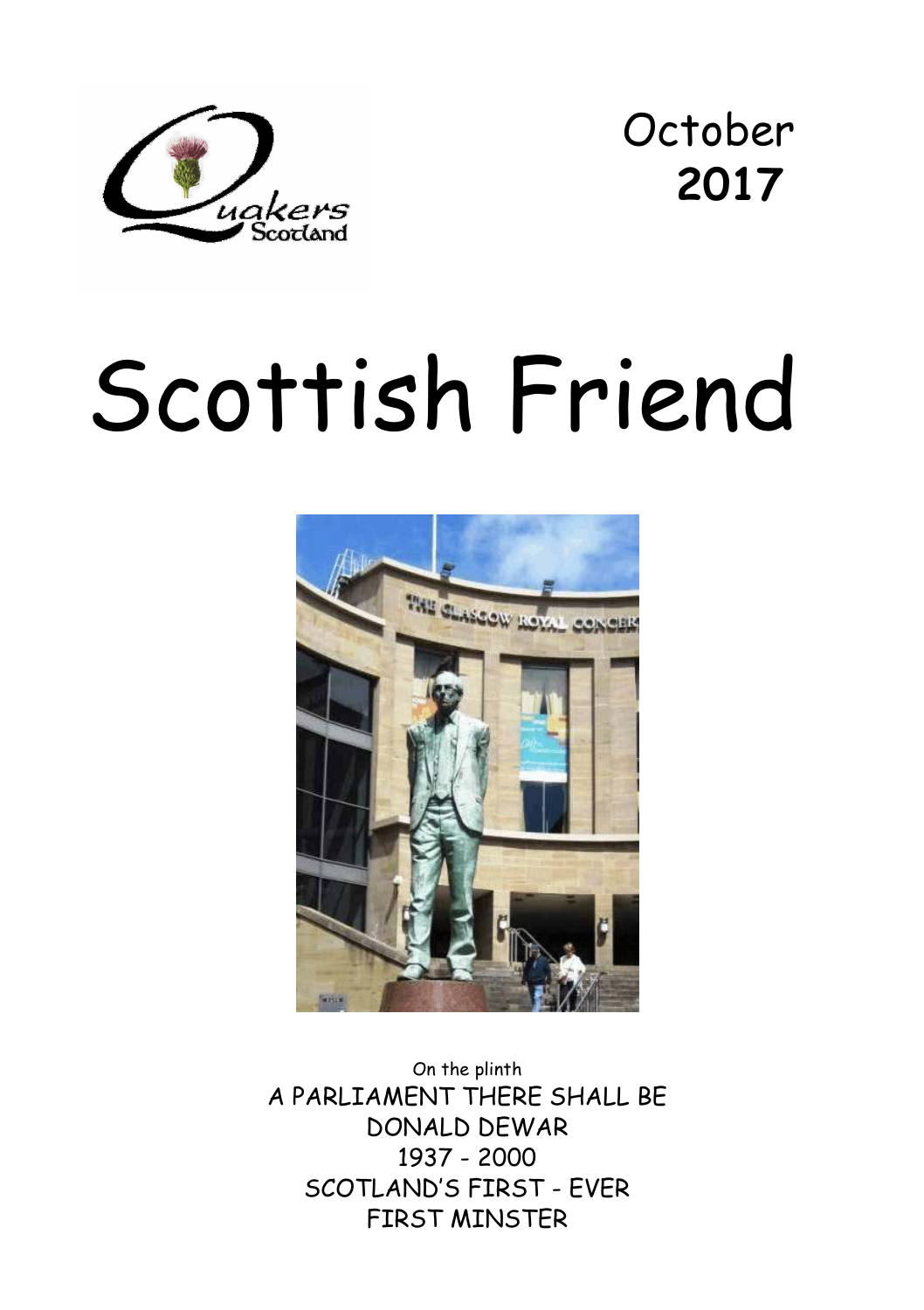#### **Contents**

Remembrance day Remembrance day Towards Economic justice in Scotland Phil Lucas-4 "*This is my body*" Zemirah Moffat-6 Dunblane PM displaced! Crawford Logan-9 General Assembly of the Church of Scotland Pamala McDougall-10 Imaging for peace Neil Crabtree-16 Annual Synod of Scottish Episcopal Church Sue Lycett-17 Annual Synod of Congregational Federation Douglas Shaw-19 Yearly Meeting Gathering Jill Slee Blackadder-20 Belgium and Luxembourg Yearly Meeting Marion Fairweather-22 General Meeting for Scotland in June Phil Lucas-24 George Lakey's tour of Scotland Adwoa Bittle-26 Directions to Dundee's Bell Street car park Morgan Phin-27 Invitation to September GM in Dundee Adwoa Bittle-28

Please send material for next *Scottish Friend* by 13 October to Margaret Peacock, 16 Drumlin Drive, Milngavie, G62 6LN, or [nmjpeacock@yahoo.co.uk.](mailto:nmjpeacock@yahoo.co.uk.) *Scottish Friend* will be posted on the GM website and can be emailed to you at the same time as it goes to the printer. If you would like an email copy instead of a paper one, please email **scotfriends@gmail.com**, to let Marion Sharkey know. You are strongly encouraged to do this, in view of escalating postage costs - and of course you get the photographs in colour, as an incentive!

The opinions expressed in this publication are those of the writers and not necessarily the opinions of the Society of Friends in Scotland, Britain or elsewhere.

> Published by Quakers in Scotland, 01382 730 842 quakerscotland.org.uk (British website: quaker.org.uk) Printed on recycled paper by ۵ Print Force, Milngavie, 0141 956 1052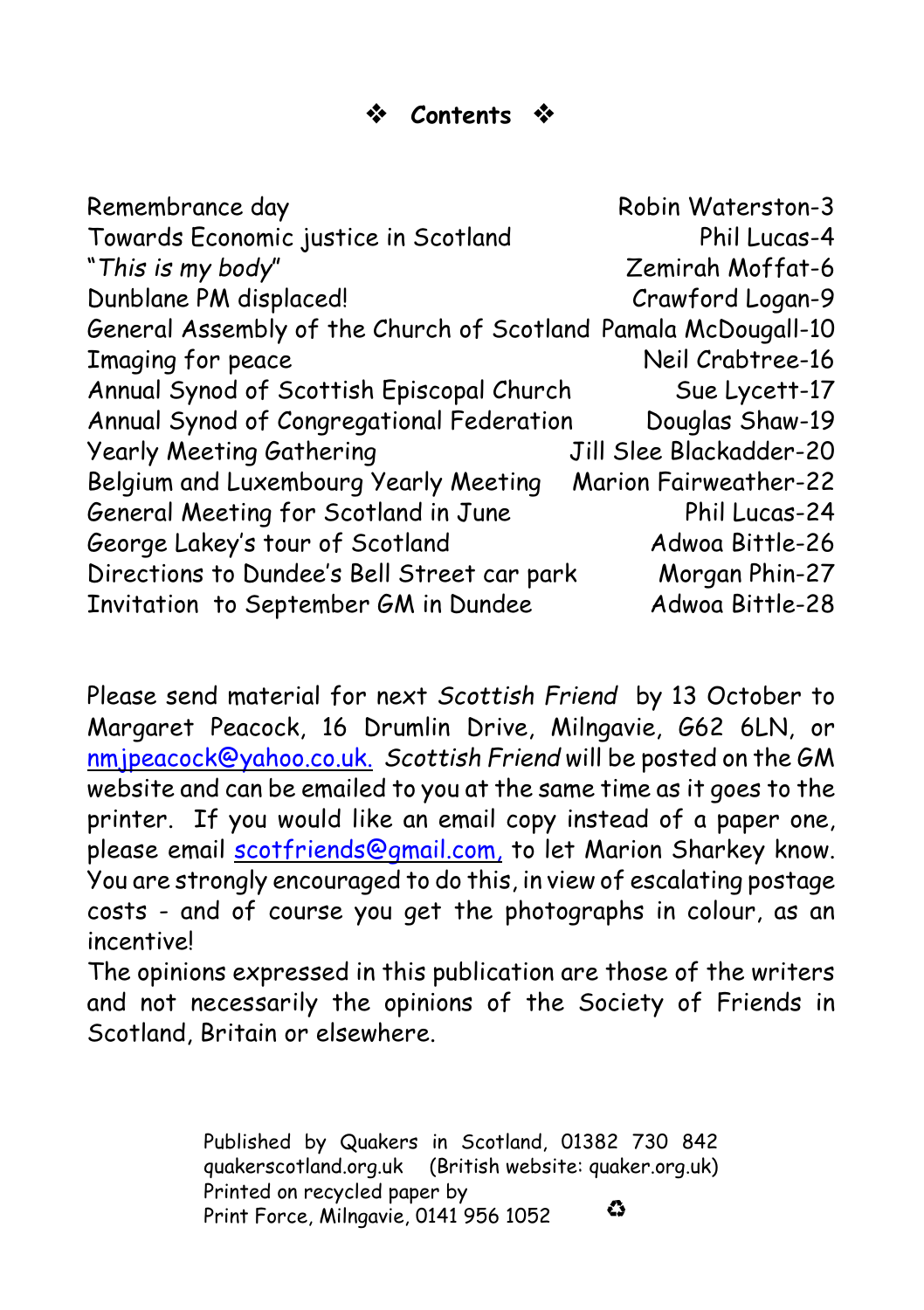#### **Remembrance Day**

#### **Robin Waterston, St Andrews Meeting**

Last November, St. Andrews Friends organised and staffed a stall in the centre of town distributing white poppies. The purpose was to give members of the public an opportunity to wear a white poppy, either on its own or along with a red one, in remembrance of all victims of wars, civilian as well as military, and foreign as well as British. There was a positive response from a number of passers-by and some good conversations ensued. We plan to do the same thing again this year. In addition, the question has arisen about possible participation in the official wreath-laying ceremony.

This would require permission from the British Legion, but we have discovered that the Scottish Branch have a policy against white poppy wreaths at the ceremony. There is some feeling that Friends might approach the Legion with a view to discussing this issue. At the same time, there is recognition that this is a delicate matter, with potential for strong feelings, and that we need to exercise careful discernment. At a recent business meeting, it was suggested that we raise the question in Scottish Friend, to get an informal sense of feelings from Friends more widely before we proceed any further. If anyone has any thoughts or suggestions on this matter, please contact Robin Waterston, robin.waterston128@gmail.com

or 128 North St, St. Andrews KY16 9AF".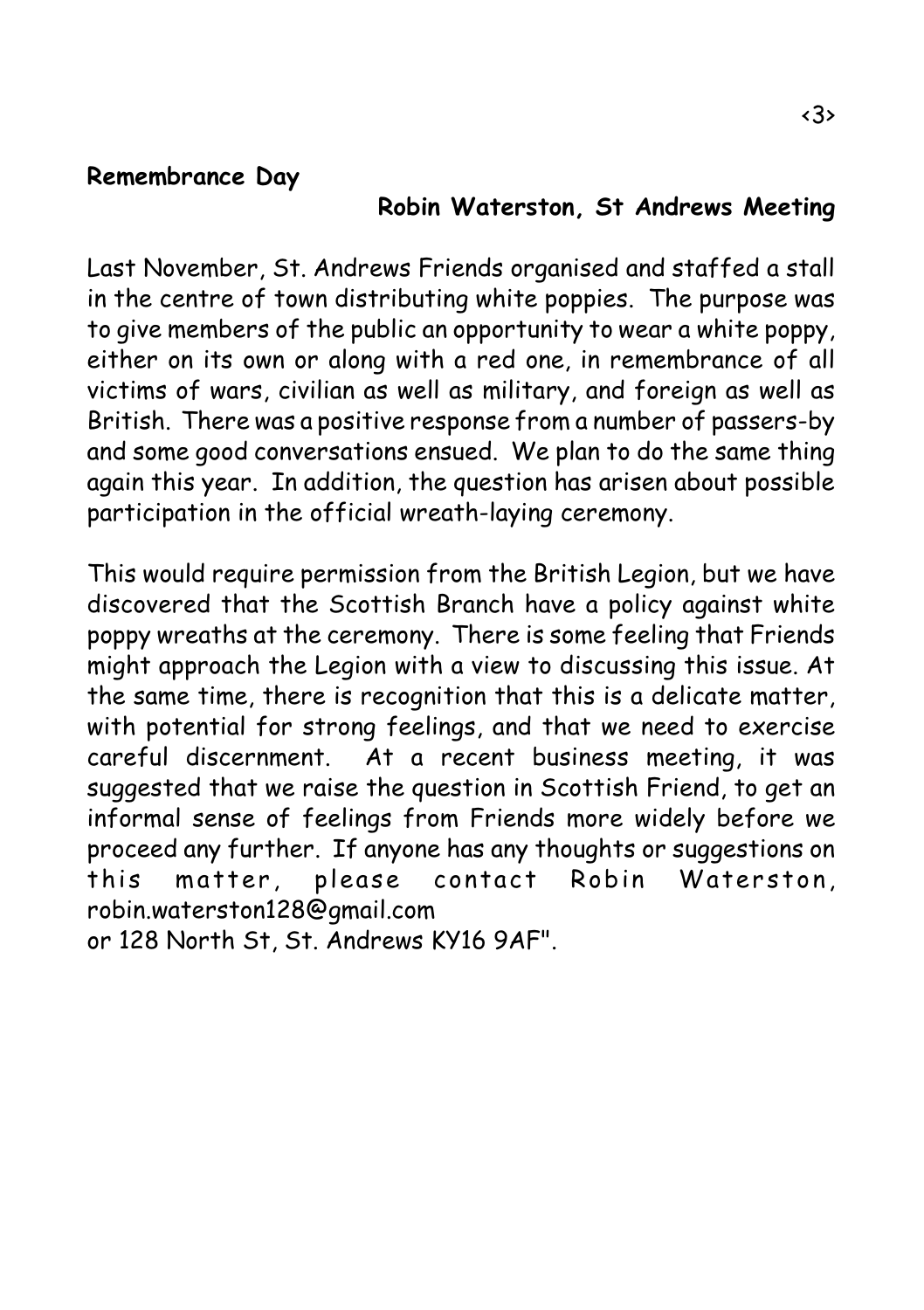**Working towards economic justice in Scotland**

Phil Lucas, East Lothian Meeting (for the GM Parliamentary Engagement Working Group)

Friends will be aware that GM's Parliamentary Engagement Working Group (PEWG, previously known as the Parliamentary Liaison Function Group) organized a symposium on economic justice in Leith last October, which attracted over 200 participants. I described in the last issue of The Scottish Friend the follow-up seminar, which identified the following priorities for our work:

o To change the narrative on tax and welfare;

o To explore further the implications of introducing a Citizen's Basic Income;

o To encourage better education on economics and taxation policy, not only for the common person but also in academia, where taxation seems to be a neglected subject.

The PEWG has now agreed that by adopting the second of these we shall automatically be tackling part of the first. The replacement of parts of our outdated taxation and social security systems by a Citizen's Basic Income is already adopted policy of the Scottish Green Party and has support of many on the left of Scottish politics and even some on the right. Should Scottish Quakers adopt it as one of our chief recommendations for creating a fairer and more equal Scotland?

Basic Income is an unconditional, non-withdrawable, tax-exempt income for every citizen as a right of citizenship. It is a radical alternative to key elements of the current social security system, which, having developed piecemeal over the years, is ramshackle and does not fit a fair and equal society which values human rights and dignity. We understand that the Councils in Fife, in the City of Glasgow and in North Ayrshire have expressed their willingness to host BI Pilot Projects.

We urge all Scottish Quakers to learn more about Basic Income so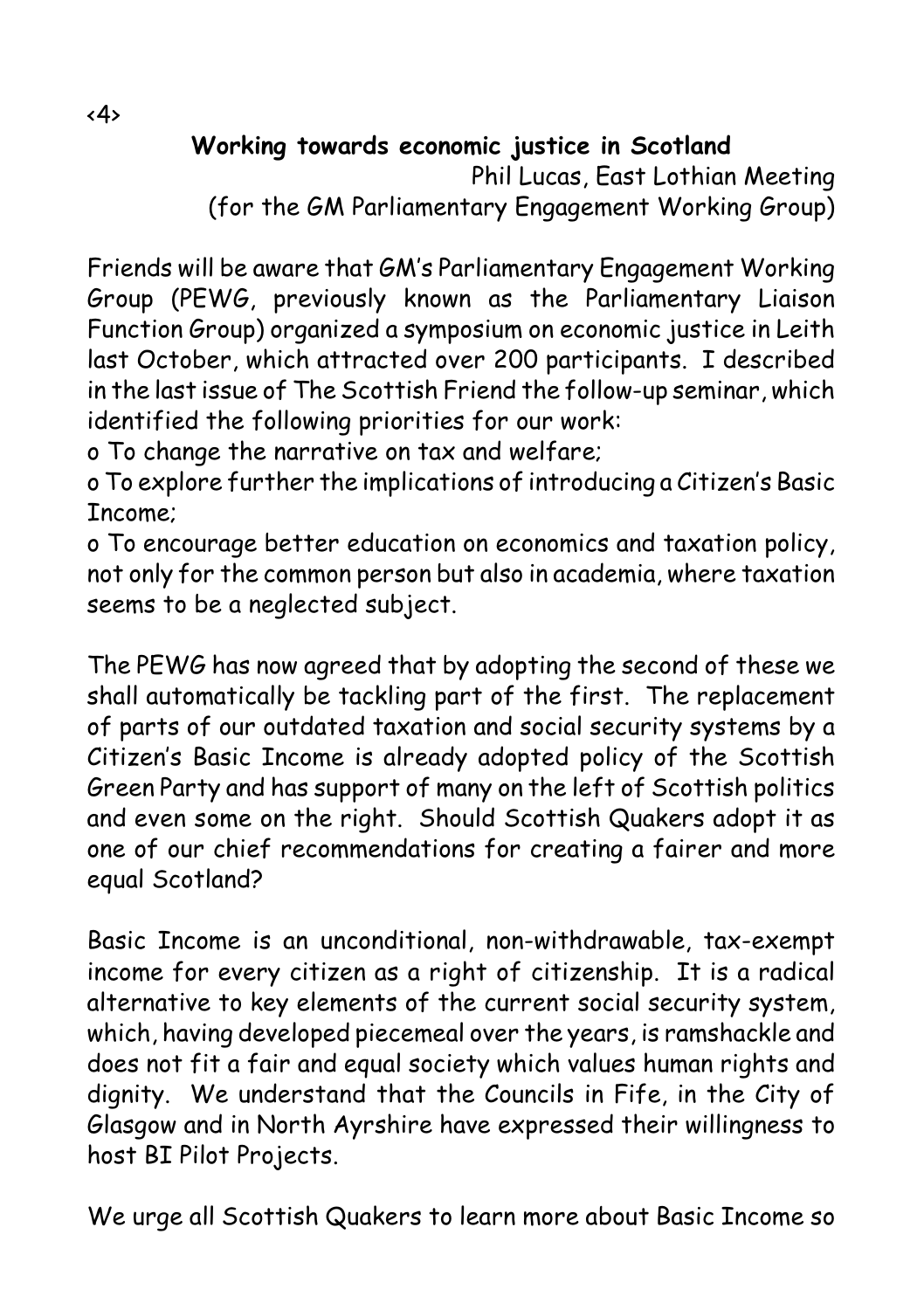that you can contribute to the debate as it develops. Annie Miller, a retired economics academic and member of South East Scotland Area Meeting, has been working on the subject for years and is publishing a book on her work in July (A BASIC INCOME HANDBOOK from Luath Press Ltd www.luath.co.uk £9.99). She has produced a briefing paper as a quick introduction for those who know little about it. This is obtainable from me or any other member of the PEWG. We would encourage all Scottish Quakers to learn more. A very readable and already published introduction (which Annie also recommends) is Basic Income: And How We Can Make It Happen by Guy Standing from Pelican £8.99.

#### **The Right Attitude of Soul in Meeting**

The Meeting affects the ministry quite as truly as the ministry affects the Meeting. If those who come together do so in expectant faith, and in genuine love and sympathy with one another, striving to put from them thoughts of criticism and fault-finding, and praying earnestly that the right persons may be led to speak and the right messages be given, they will not go away unhelped. It is in such an atmosphere that the Holy Spirit can work effectively to bring forth the utterances that are needed, and to check those that are not required. On the other hand, the spirit of indifference or of cold and unfriendly criticism injures the whole life of the Meeting, and we need not wonder if in such an atmosphere speakers mistake their guidance.

Yearly Meeting 1911, in Christian Practice 1911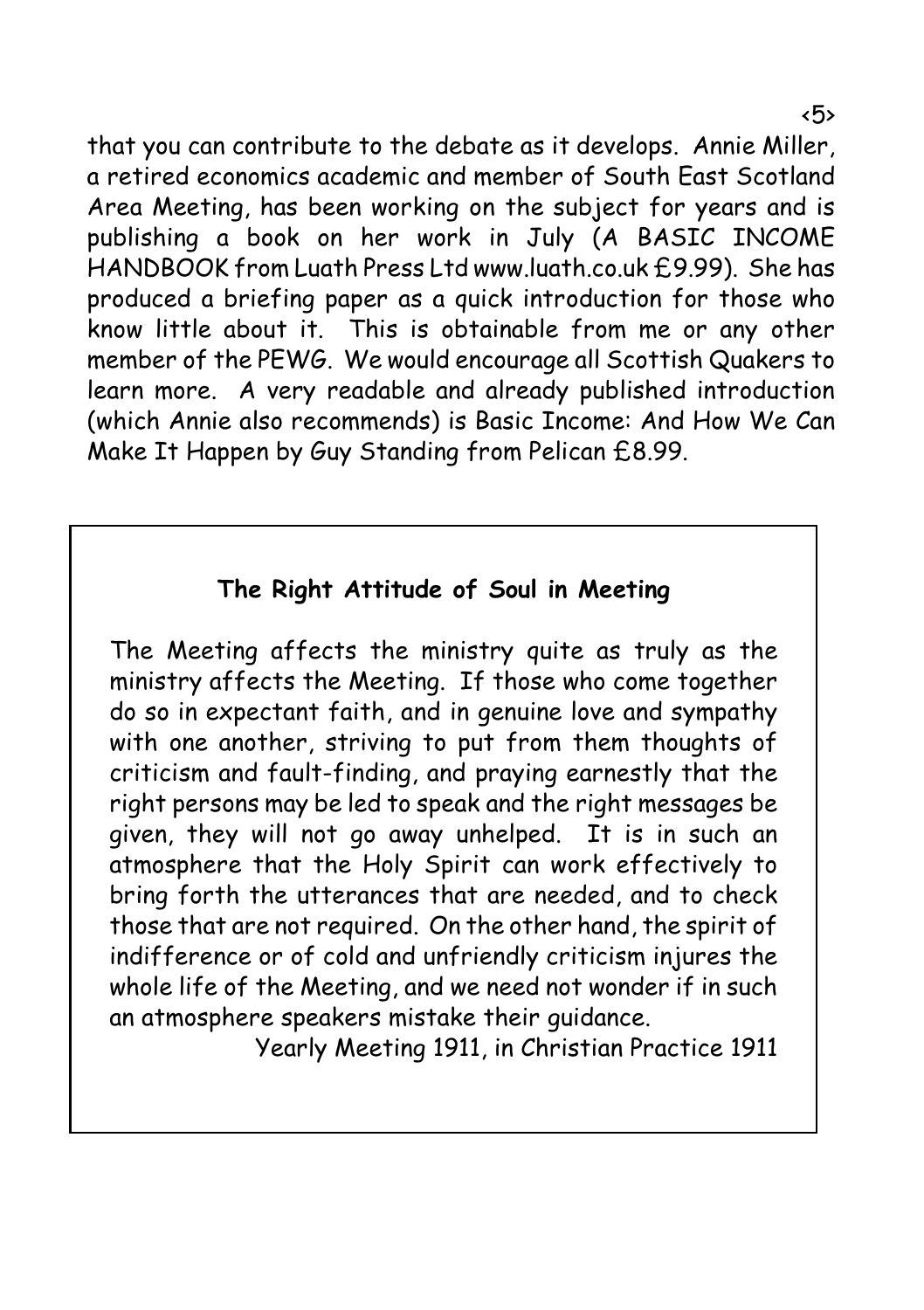**Review by Zemirah Moffat, Glasgow Meeting, 9th June 2017**

**This is my body: Hearing the theology of transgender Christians.** Eds Christina Beardsley and Michelle O'Brien. Darton, Longman and Todd 2016. ISBN 978-0232532067 £14.99 Copy available in Glasgow Meeting House Library



I highly recommend this book This is my body (2016) to all who are interested in spirituality, sexuality and gender. It is a two hundred and twenty page book inspired by Sibyls, the UK's Christian spirituality group for transgender people (sibyls.gndr.org.uk). The first section of the book reviews current theological, cultural and scientific theory, and the history of transgendered Christians; and each of the 10 chapters and 12 personal stories are written by past and present members of Sibyls. Each author is diligent and meticulous in their telling of their own story and the story of the group. Pain and suffering is palpable, as is hope.

<6>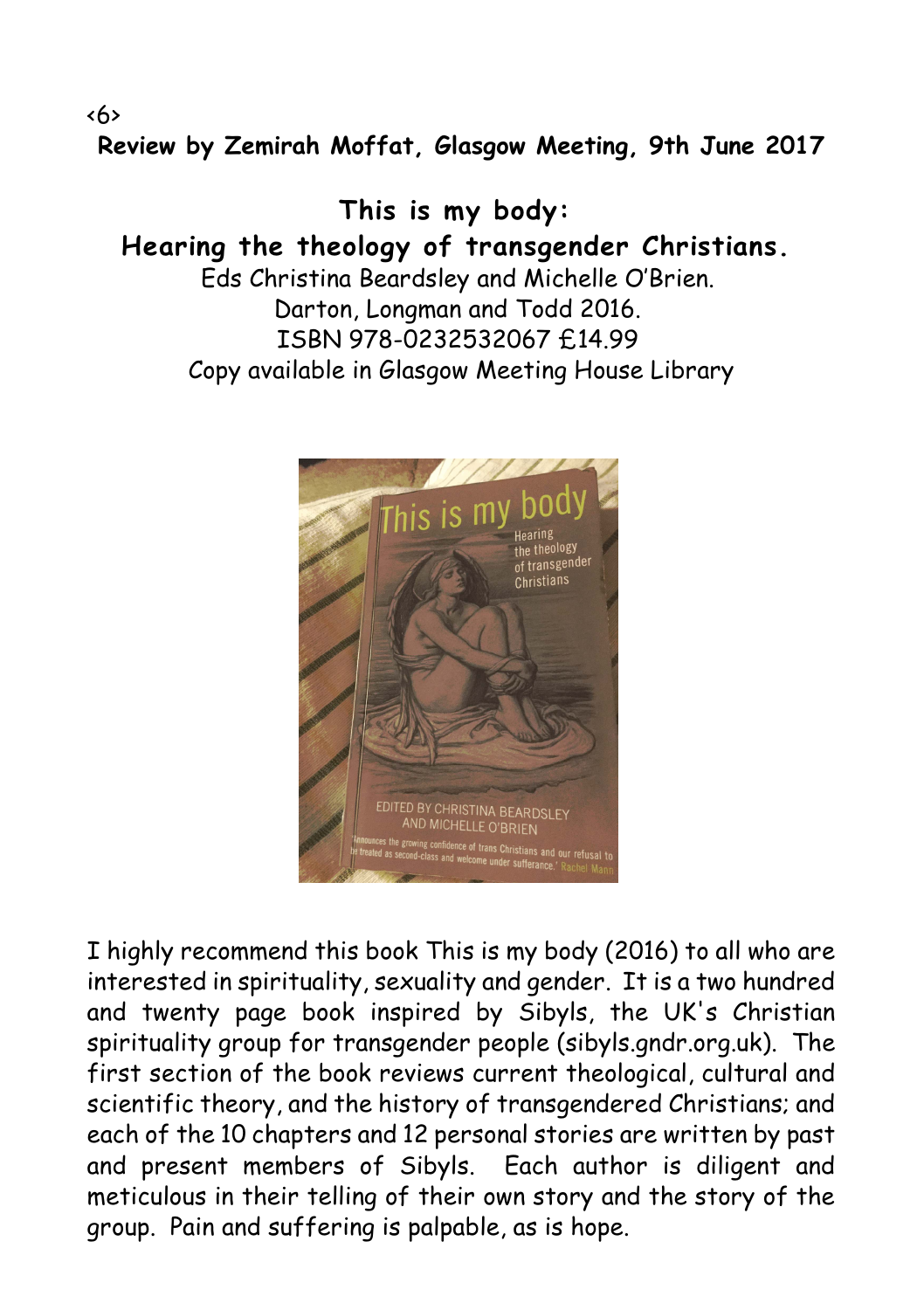Sibyls began in 1996 and This is my body tells the story of its development practically, socially, culturally and personally, and within my knowledge at least - is a seminal and unique piece. Not only did it ground me in contemporary theory, it brought me to laughter, indignant anger and vindicated my own understanding of the synergies, connections and links between spirituality and sexuality.

Their stories take us into places of exclusion, forbearance and welcome. I had a laugh-out-loud moment when I read the story of one transexual woman who, when kneeling at the altar for communion, having for years knelt in pain and confusion as a man, simply spoke a silent "hi" to Jesus, as she was now, from her female heart (p151). And Jesus, to her amazement, replied "hi" right back, and Light and knowledge flooded her being. And this flood of Love, she convincingly writes, exponentially magnified her love for and capacity to love others.

Getting beneath the labels is a theme throughout the book that is brilliantly explained through this wee piece of poetry (quoted p17) attributed to a Robert H. Schuller:

I am not who I am I am not who you think I am I am who I think you think I am Thank goodness God knows who I am

But putting the theory to one side, some of my favourite passages are within the personal reflections at the end of the book. For example, the last chapter is written by a retired Anglican priest, and although himself not a trans-person, he speaks convincingly of how listening to, walking alongside and working with transgendered Christians enriched his ministry. Within these testimonies breakdowns become breakthroughs, and gender transformations are not limited to the physical, social, personal and psychological, but are fundamentally spiritual, revelatory and transformative.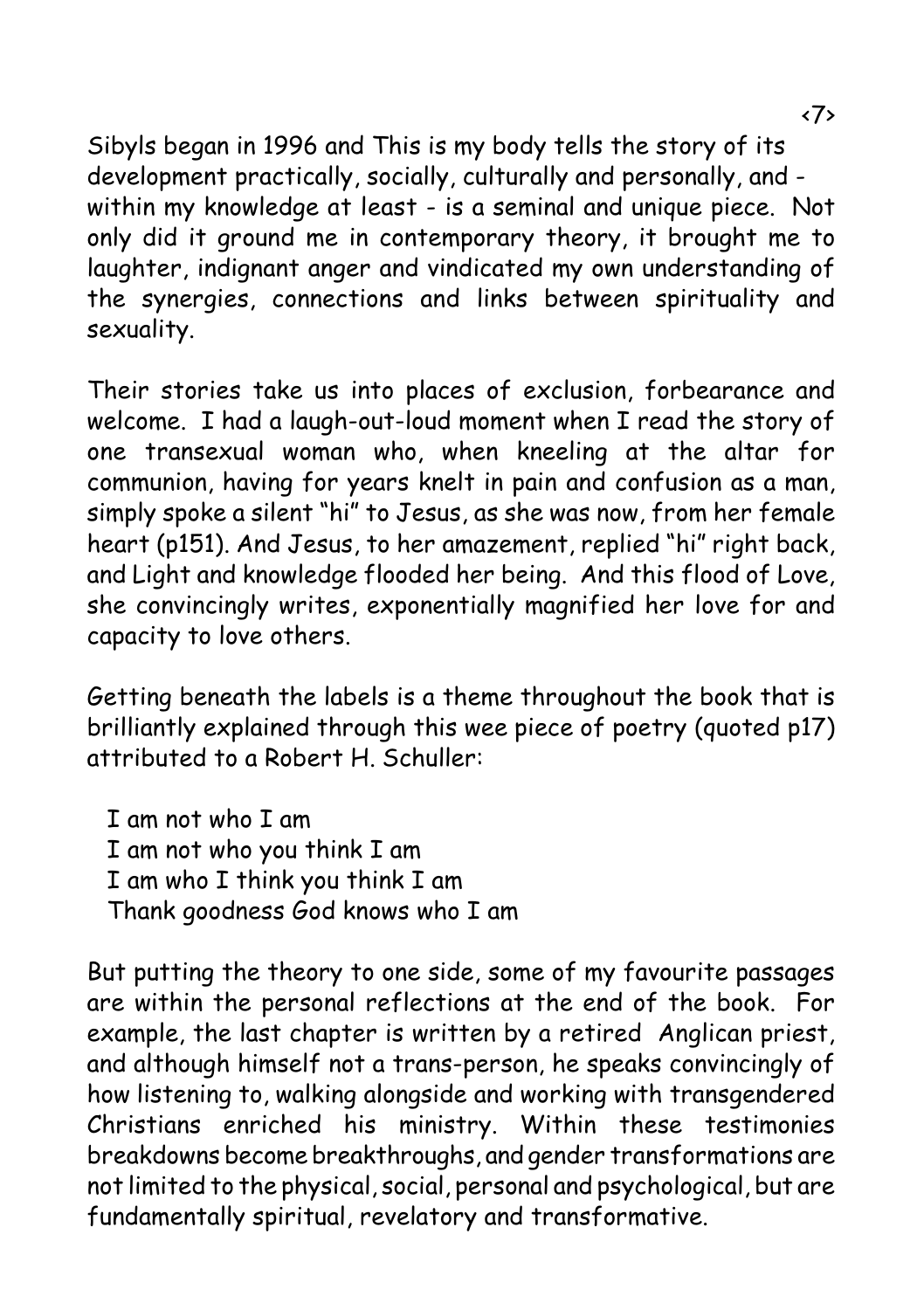Writing this in the concluding hours of our 2017 General Election, the day after the Scottish Episcopal Church affirmed same-sex marriage, and the day before I lead a session to Scottish Friends on our contemporary concerns regarding gender and sexual diversity, I sit here in wonderment. So much change. So many forces. So many lives at stake. But within our stories, his stories, her stories and their stories; within the stories that we hold within our bodies, there are answers; and reading, questioning and listening to our own stories and those of transgendered Christians, is a very good place to start.

#### **George Fox preaching in Ulverston Church, as recalled by Margaret Fell.**

"What had any to do with the Scriptures, but as they came to the Spirit that gave them forth. You will say `Christ saith this, and the apostles say this'; but what canst thou say? Art thou a child of Light, and hast walked in the Light, and when thou speakest is it inwardly from God?"

Friends frequently quote "What canst thou say?" as an invitation to articulate an opinion. The full quotation clarifies that the opinion must have been tested against the Light.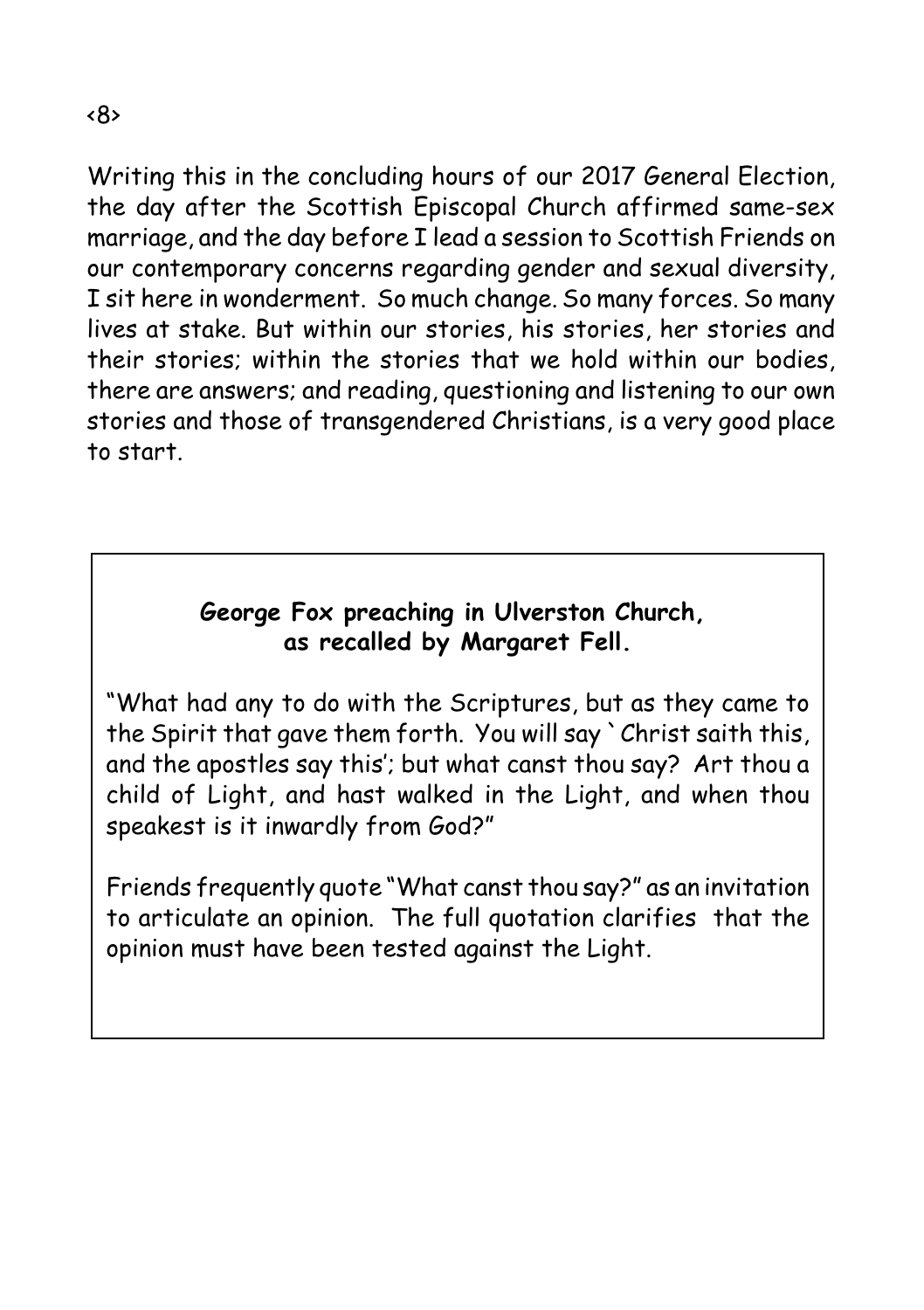#### Dunblane Preparative Meeting

Crawford Logan

 I thought you might like these pictures of Meeting for Business (or PM, as I still prefer) in Dunblane on June 4. We had had to give way to the next booking in the hall, so reconvened in my car! Fairly unusual. Featuring Margaret Boland, Margaret Munro, Helen Baker, Aileen Maxwell and Tim Denvir.

With good wishes Crawford Logan



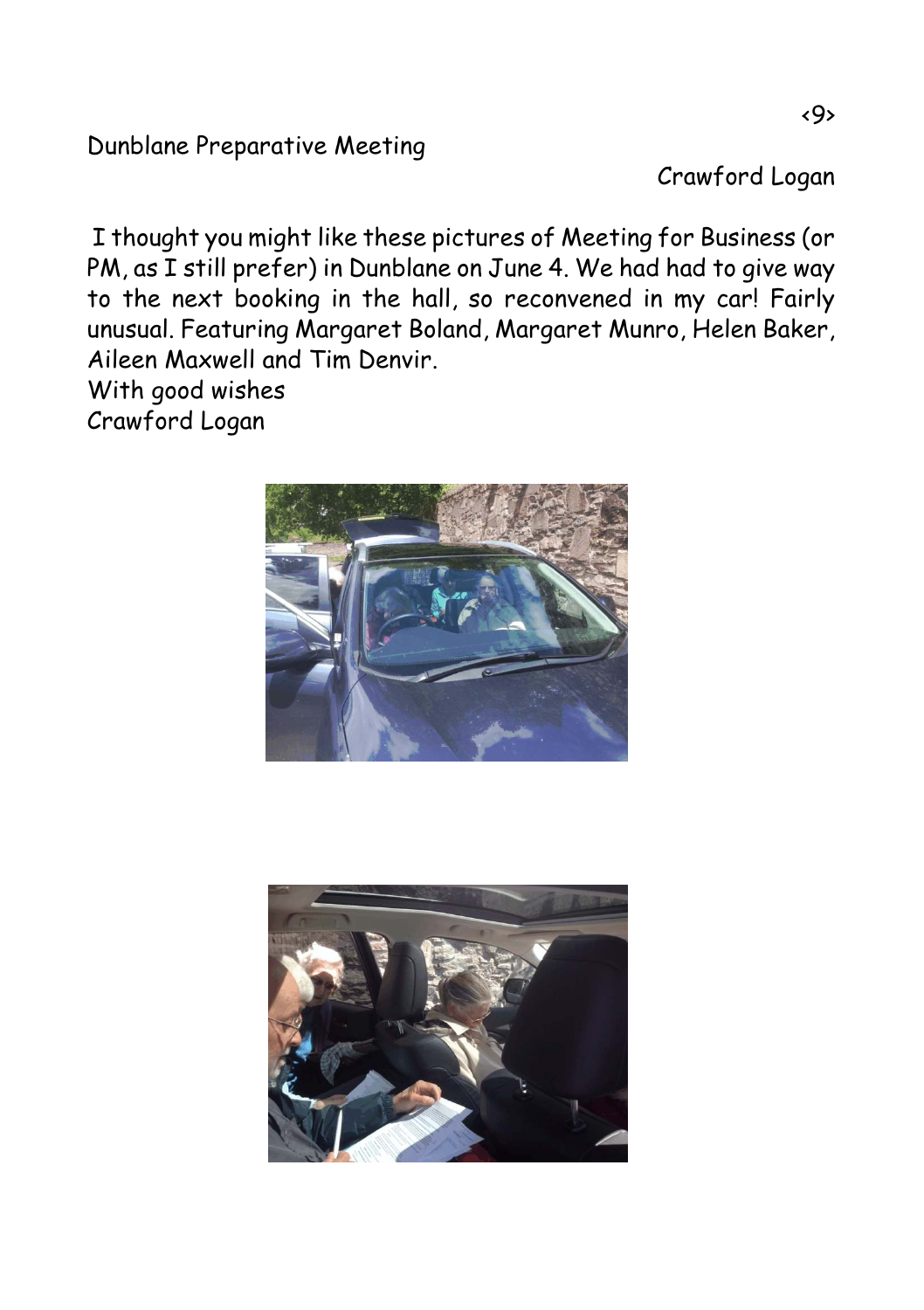#### **Church of Scotland General Assembly Edinburgh 20th – 26th May 2017**

Pamala McDougall, Dundee Meeting

#### Moderator!

The resounding shout heralded every entrance of the Moderator and was called out when anyone wanted to address the assembly. The retiring Moderator, Rt. Rev. Russell Barr, gave his retiring address with highlights from his year in office, with homelessness being high on his agenda. He then introduced the new Moderator, Rev. Dr Derek Browning who is seconded for one year as minister of Morningside Parish Church in Edinburgh and prior to his present post was minister of Cupar Old Parish Church for 14 years. He told us he had decided to use his year in office to explore and promote issues around hospitality and welcome; adding it is how we treat the stranger and the vulnerable in our communities is key to how we express our Christian faith.

I had been well briefed and prepared for this Assembly, having been privileged in attending on two previous occasions, one representing ACTS and the second for GM. There was also a wealth of papers, information and a huge book of our equivalent of ' documents in advance'. I also knew that if there had been a stamina pill I would have taken several!

As it was, spouses were invited and my husband James accompanied me to the opening ceremony and to one of the three social events. After the first day spouses could sit in the public gallery to observe whereas we visitors were seated in the body of the kirk and invited to speak if wished.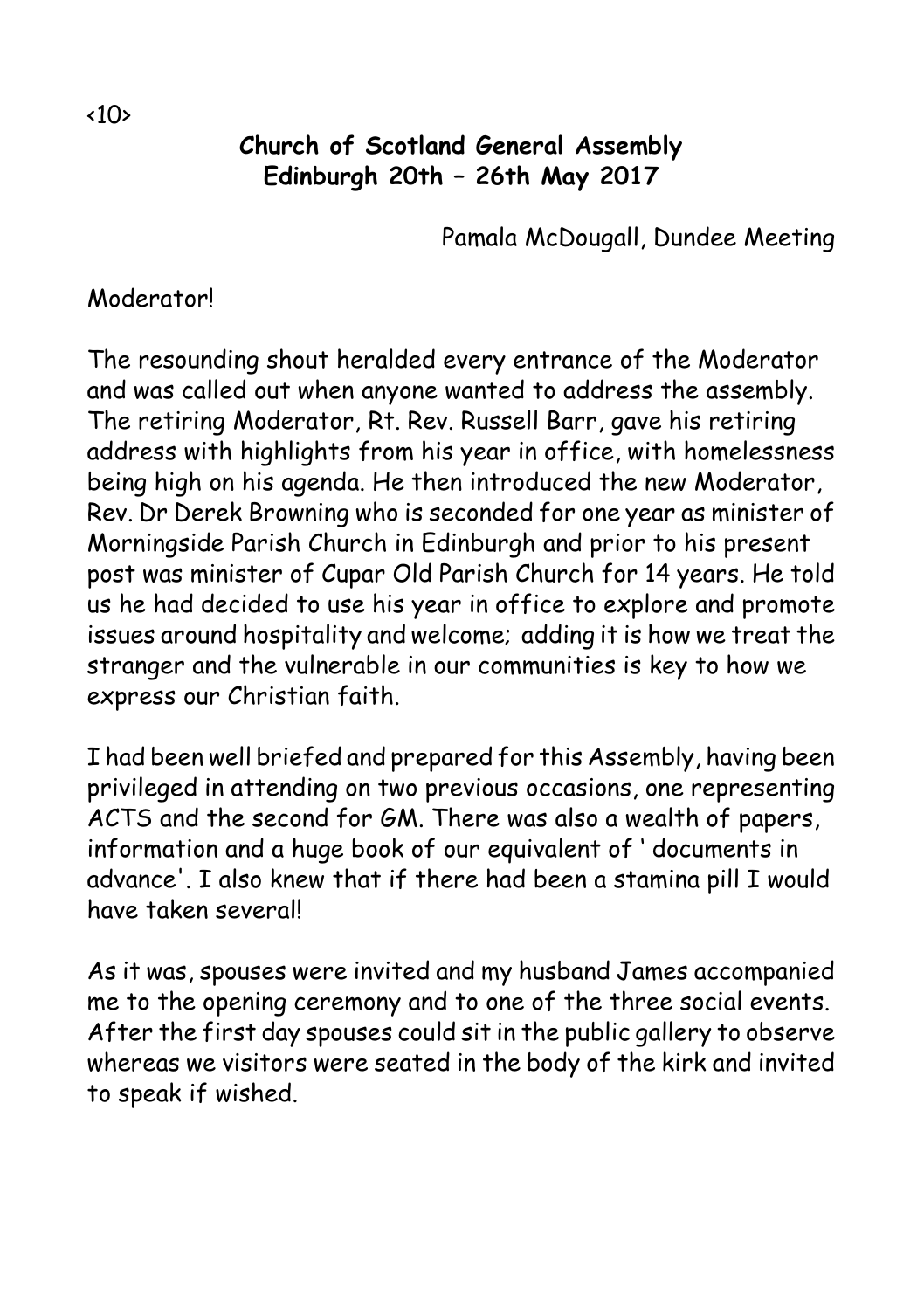#### Moderator!

This assembly was notable on several counts.

1. There were two prominent empty seats with the names of two

women ministers from the Sudan who were prevented from coming by the refusal of the Home Office to grant visas for the visit despite the church sponsoring them. There had been protests by the church and at the last minute the women were granted visas but were prevented from boarding the aircraft. There was indignation and anger from several commissioners ( ministers and elders from the floor) and a letter of concern was to be sent from the Assembly to the Home Office.

2. The Manchester bombings happened at the beginning of the Assembly on Monday 22nd May killing 23 people, including the bomber, and injuring many more. The whole Assembly was affected,with prayers and a minutes silence observed. A letter of condolence was sent from the Assembly to those involved.

3. It was agreed to apologise individually and corporately for failing to recognise the Christian vocation of gay people – although this was vigorously debated. As one speaker asked " How can we apologise for others?", but the motion was carried.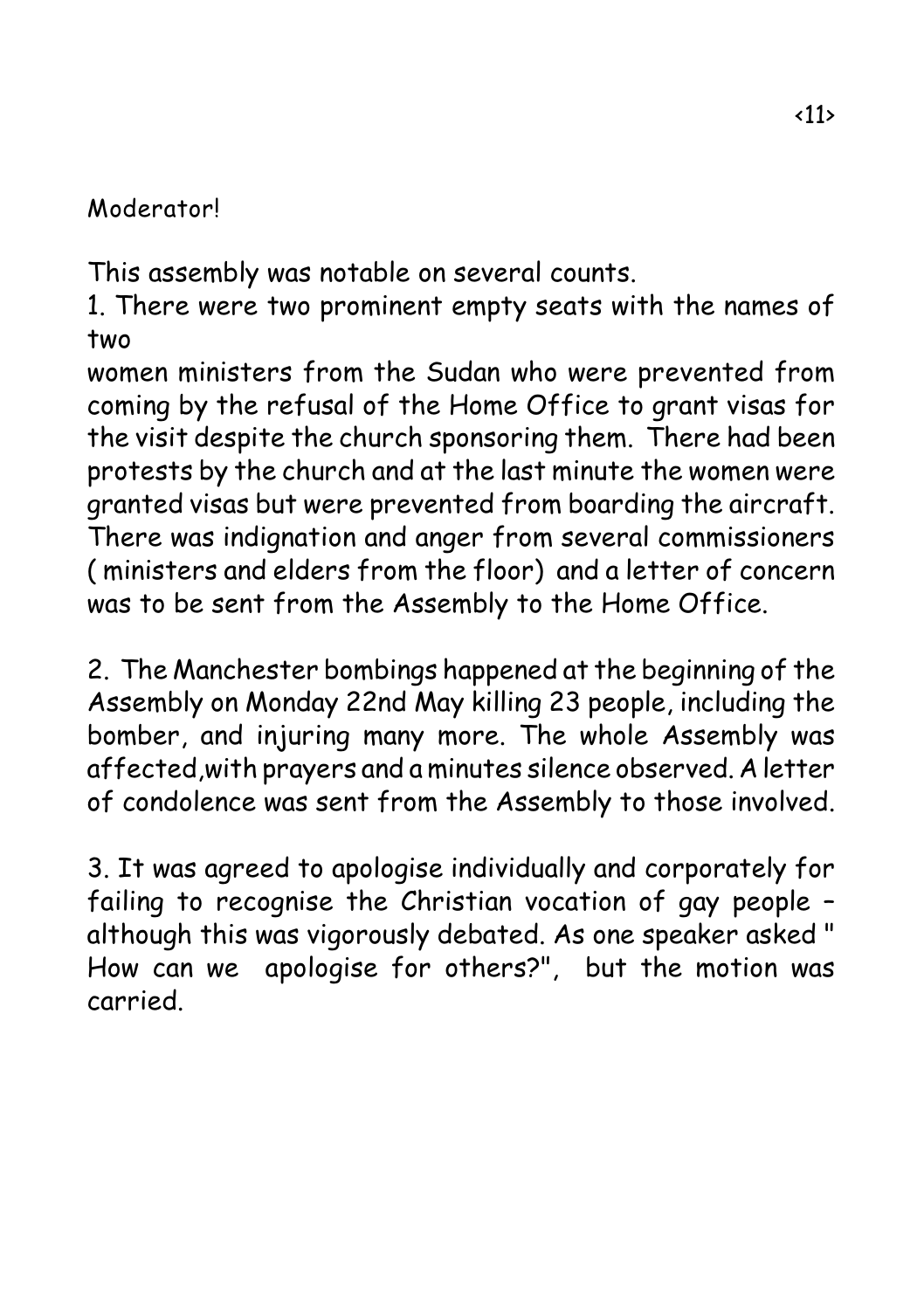4. The Assembly heard from Prince Ghazi of Jordon who outlined his world vision with the Princess Royal as Lord High Commissioner representing the Queen, and a friend of the Prince looking on from the Royal Box. The Prince is one of the world's leading Muslim scholars, a dignified, quietly charismatic speaker, who gave a profoundly pessimistic address but with an alternative hopeful future if only mankind recognised the dangers and changed our ways of being. He started by condemning " in the strongest possible terms" in his own name and in His Majesty King Abdullah 2nd all terror attacks on innocent people." They do not represent our religion and I believe they will find this country is made of sterner stuff than they might ever imagine". The Prince works to promote better understanding between Muslims and Christians, and has twice been nominated for the Nobel Peace Prize. Although bleak at times, his speech resonated with the Assembly as he urged us to broaden our visions and deepen our knowledge in the pursuit of peace.

5. Lastly, a lengthy discussion on ministers being allowed to conduct same-sex marriages. The debate was courteous, often very personal and emotional at times but in the end it was decided to remit the matter to its legal questions committee to examine what issues needed to be explored, with a report to be compiled for next year's Assembly. Last year the Assembly voted to allow people in same – sex marriage to become ministers so this will be seen as another step forward towards resolution next year.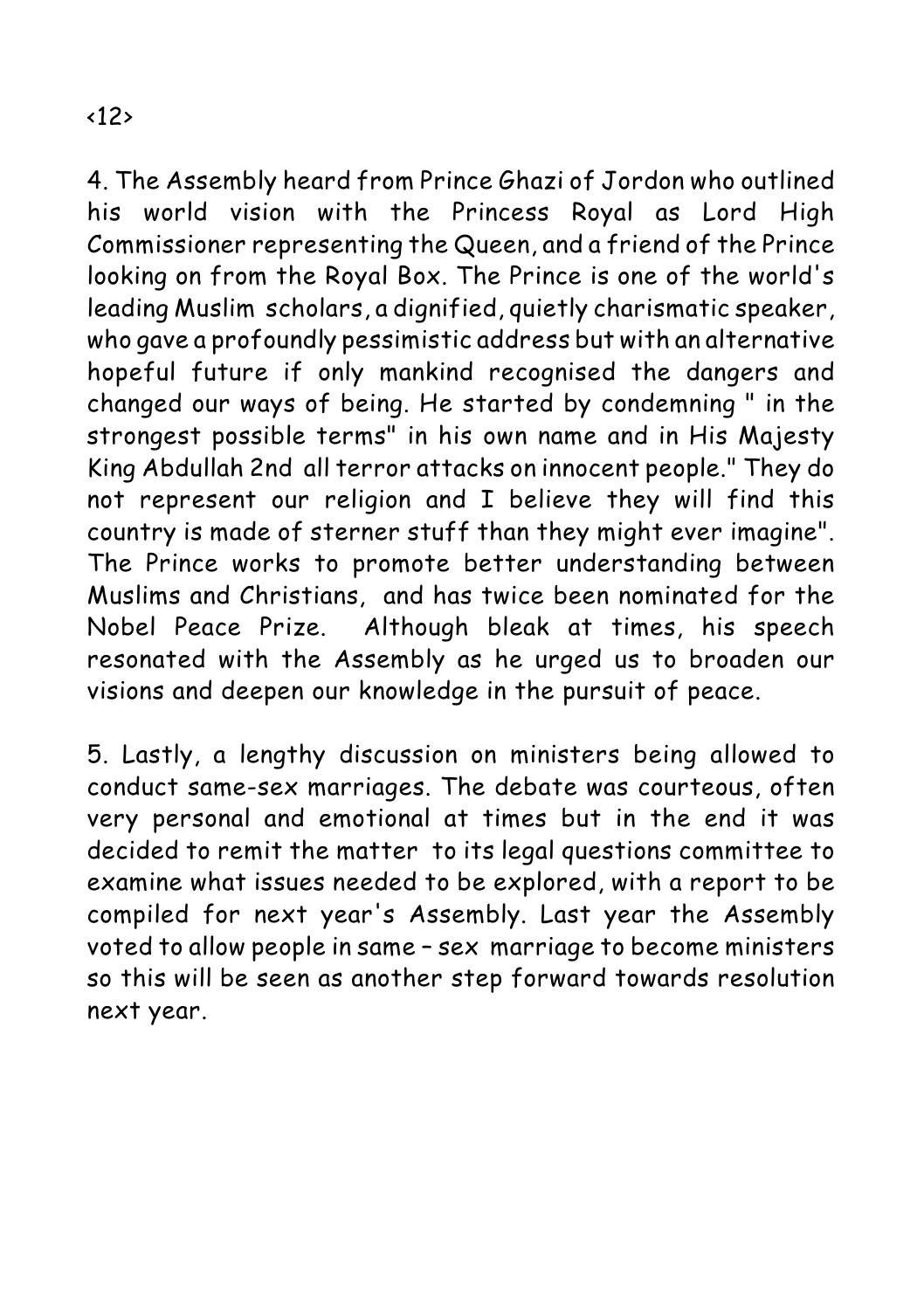#### Moderator!

The style of the Assembly is set by the Moderator and this year was such a mixture of sadness, joy, elation, and disappointment but with this Moderator – humour and wit! At the opening ceremony when the visitors were introduced to the Moderator one by one, I advised him 'in a sea of words remember the value of silence' which he remembered later at one of the social aatherings on the 24<sup>th</sup> May when I confided to him that we share our birthdays – on that day! So we toasted each other on a Happy Birthday.

So much to report – so little space, but the highlights for me were:-

\*The rousing hymns of my childhood, thoughtful prayers, inspirational worship and the interesting and interested people I met.;

\*Being a social ecumenical Friend I enjoyed the social events, especially the reception hosted by the Princess Royal at Holyrood Palace when I gave a potted account of Quakerism to her husband Vice-Admiral Timothy Lawrence after spotting my Quaker badge;

\*The high tech facilities – huge screens with words of hymns, texts of deliverances (submissions) and microphones with the facility to accept identity cards which then flashed on the screen, and for electronic voting (but not for me!)

\*The deliverance of reports with members of the various committees on stage to support their convener.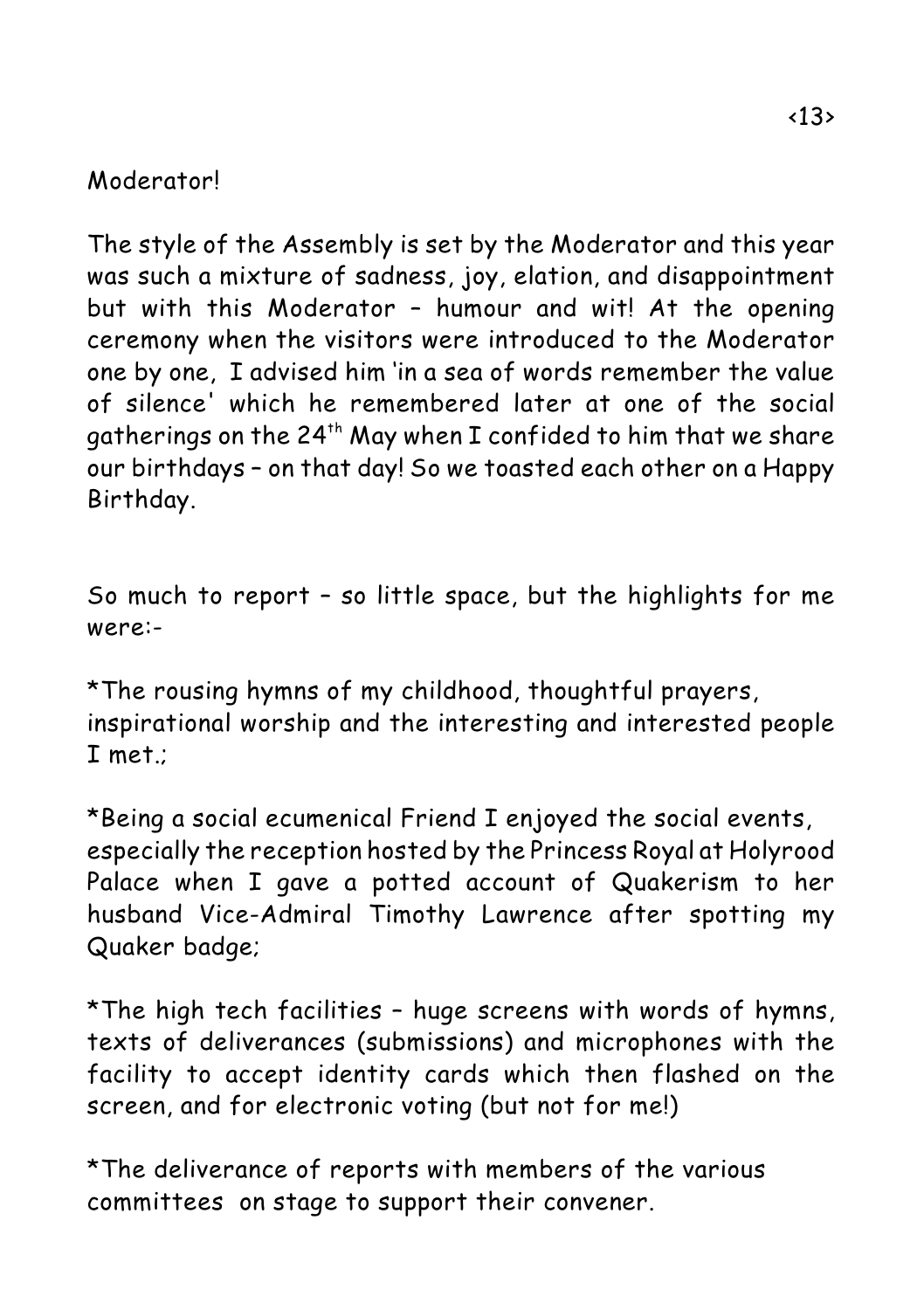\*The many outstanding reports , but the Crossroads report which is at the heart of social witness struck a chord with me. Alastaair Cameron is Chief Executive of the Scottish Churches Housing Action – and a Friend of SE Scotland AM- is featured in the present edition of' Crossreach News'. One report I was eager to hear was the Ecumenical report presented by weel kent faces of those I am personally familiar with as GM Representative Friend. It was noted that Ireland did not send a representative to this Assembly because of issues around same-sex marriage.

\*Humour lightened the often lengthy and difficult topics. At one time an anxious voice tried to connect electronically and asked " have you got me yet?" The Moderator's response in a knowing voice " Oh yes, we've got your name alright! Then there was the jar of Modertorial jelly babies offered to the Moderator to 'tide him over until lunch!

Moderator!

So many words – so little silence to reflect and digest. What to leave out of this report?

The service of commitment of the Assembly at St Giles Cathedral? The plethora of fringe events? The useful resource booklet ' A Guide to Supporting people with Dementia in the Local Church' ? The free WiFi available? The wonderful arrangements and welcome to visitors? Sharing my Quaker insights and hearing others in response?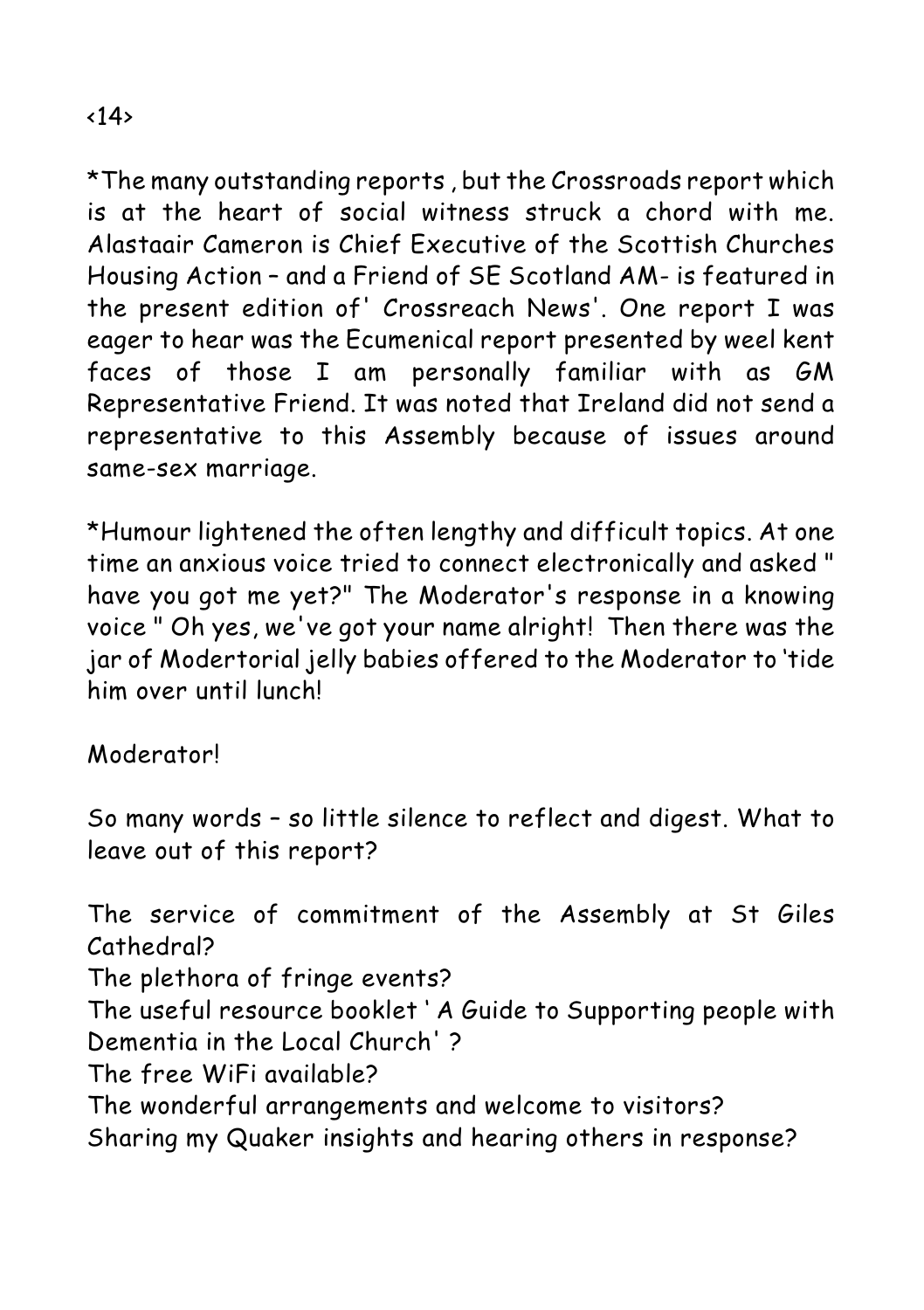Thank you to GM for supporting me financially in attending the Assembly. Next year it could be you!

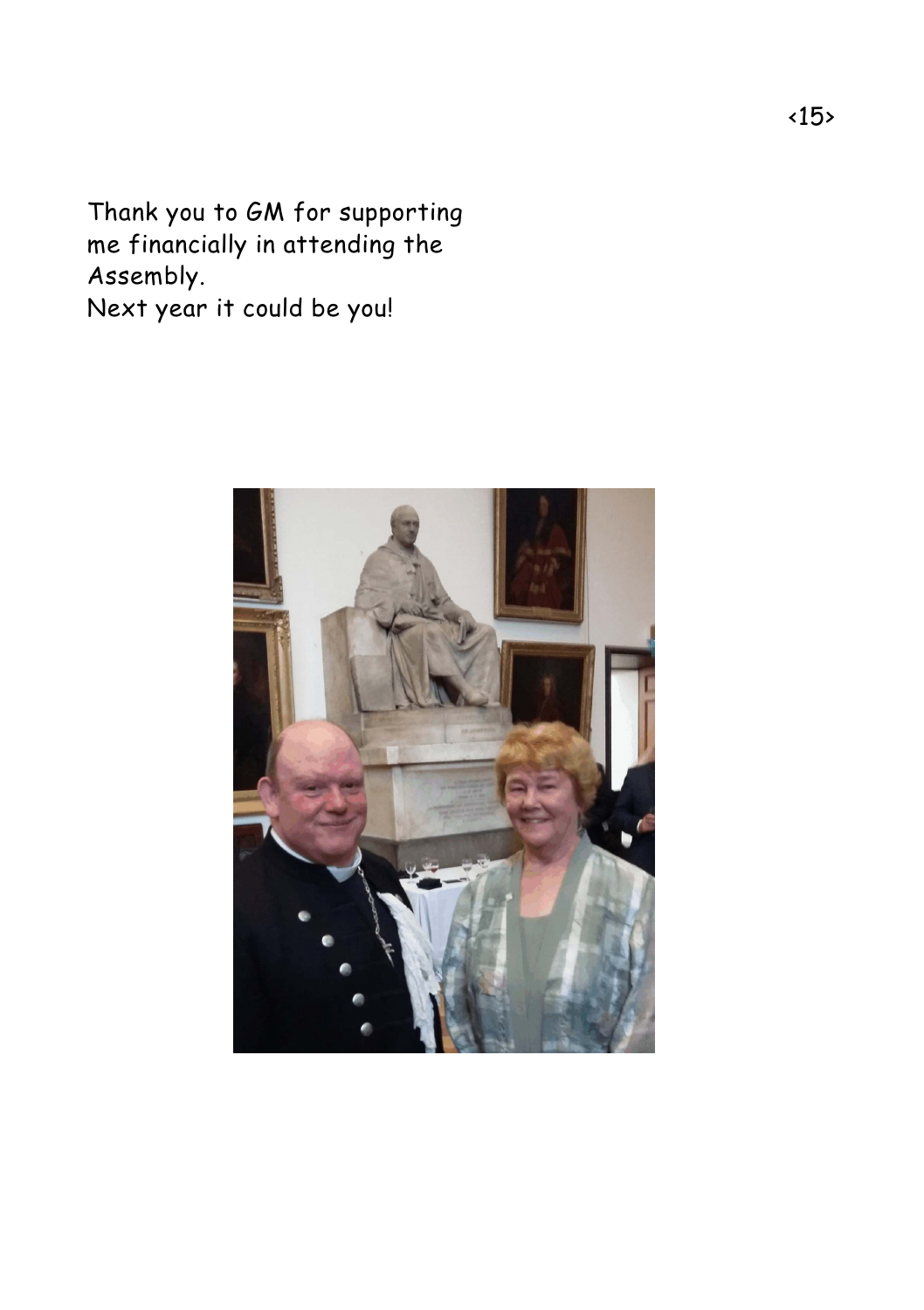#### **Imaging for peace Neil Crabtree, Brora Meeting**

There can be few things more shocking than to see young Muslim males killing themselves in order to cause mayhem and death among an unsuspecting public; not only in this country but also in Europe, America and the Middle East. The problem is enhanced by the inability of the security services and politicians to cope with this phenomenon and to reassure people generally. Unfortunately these attacks will continue to increase as long as there are angry frustrated and socially unfortunate young men who seek their revenge on society through jihad.

Although I don't have any answers, ten years ago I experimented with Imaging as a tool for focusing on the behaviour of young males in Inverness. This involved speaking with various related organisations and members of the public and projecting the results into the future - a 3-dimensional jigsaw puzzle. The resultant document, written for a wide audience, describes a time when environmental rescue provides a rite of passage for all teenage males in Inverness. [http://neilcrabtree.blogspot.com](Http://neilcrabtree.blogspot.com)

I am planning on using this technique again to contribute to the wider debate about the condition of many young Muslim males, only this time I am searching for the ideas and insights of Quakers. This is because it is a delicate subject and I know that Friends will see God within those that commit atrocities.

Please send all contributions to Neil Crabtree, Dutch Cottage, Backies, Golspie, Sutherland, KW10 6SE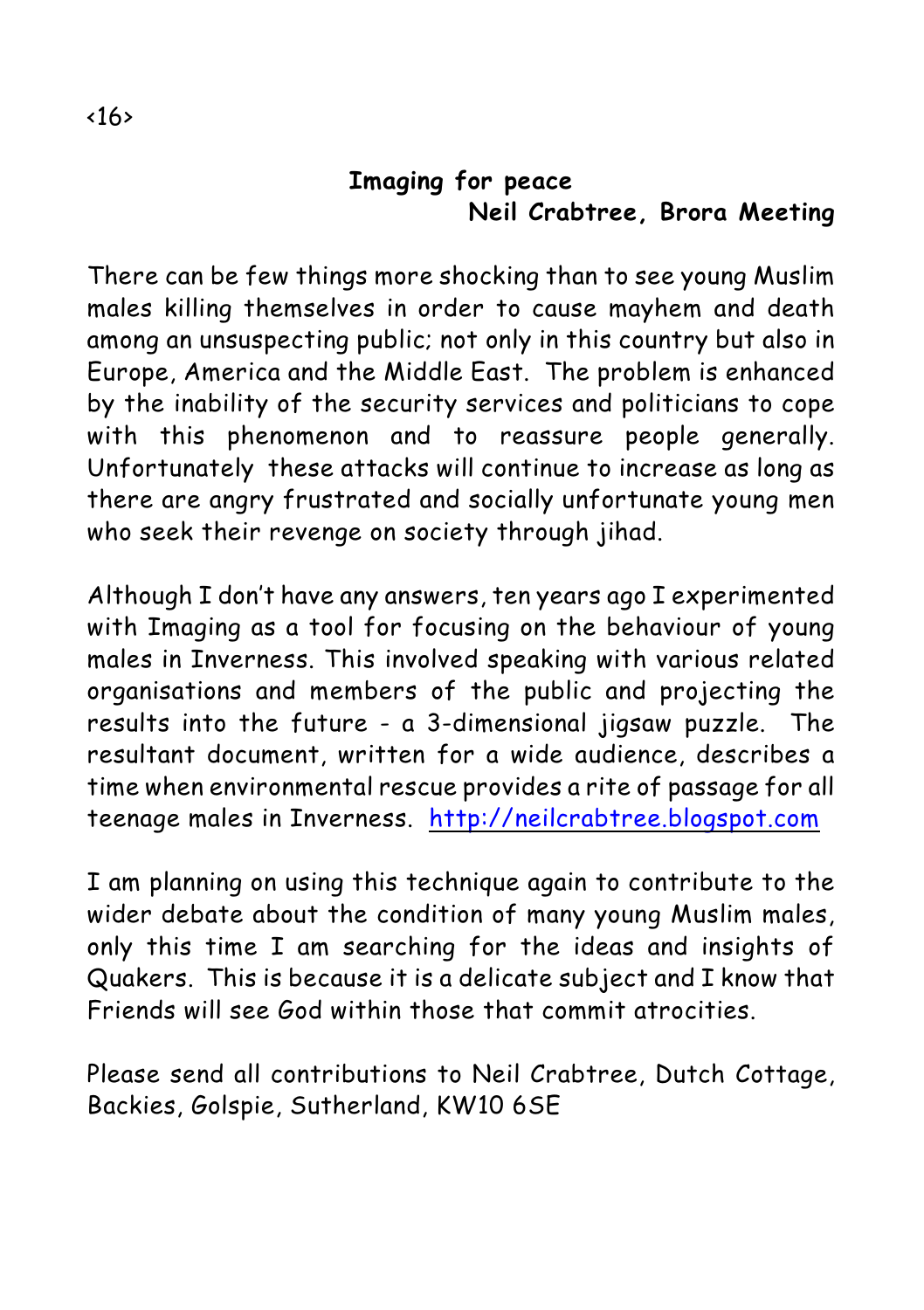#### **Scottish Episcopal Synod Report June 8th -10th 2017 Edinburgh**

Sue Lycett, St.Andrews Meeting

Now, why was I asked to attend this, the Episcopalian Synod in Edinburgh this year and how can I make it interesting for you?

There were about 120 delegates made up of bishops, clergy, laity and guests from other denominations/religions meeting at a church in Edinburgh.

We were allocated a table at which we sat for every session. I found that a great help as it meant we had a sort of family with whom to relate and whom I could question if needed.

The guests were also given a buddy. Mine was a delightful gentleman from near Aberdeen and he took very good care of me all the time. The Methodist minister also commented on how delightful his buddy was. He had a lady. It was a real pleasure to be looked after by a man again.

Every day began and ended with a worship time including prayers, hymns and psalms. It was grand to hear the organist letting rip at times! Sometimes I found it a little difficult to be bombarded with so many words but maybe that is because I am becoming more used to the Quaker silence, despite having been brought up in the Presbyterian and Baptist traditions.

The sessions dealt with a variety of topics, budgets, investments, Church structure/members/doctrine/recruitment/mission, climate and global warming and youth. It all sounds very dry but in fact was not as each topic was introduced by a different person, which of course allowed differing styles.

In many cases the discussion was very similar to that found at YM as we are all wrestling with the same sort of problems and trying to find the best solution and, as far as we can ever know it, do God's will. When the Sikh lady arrived she joked that she had arrived at the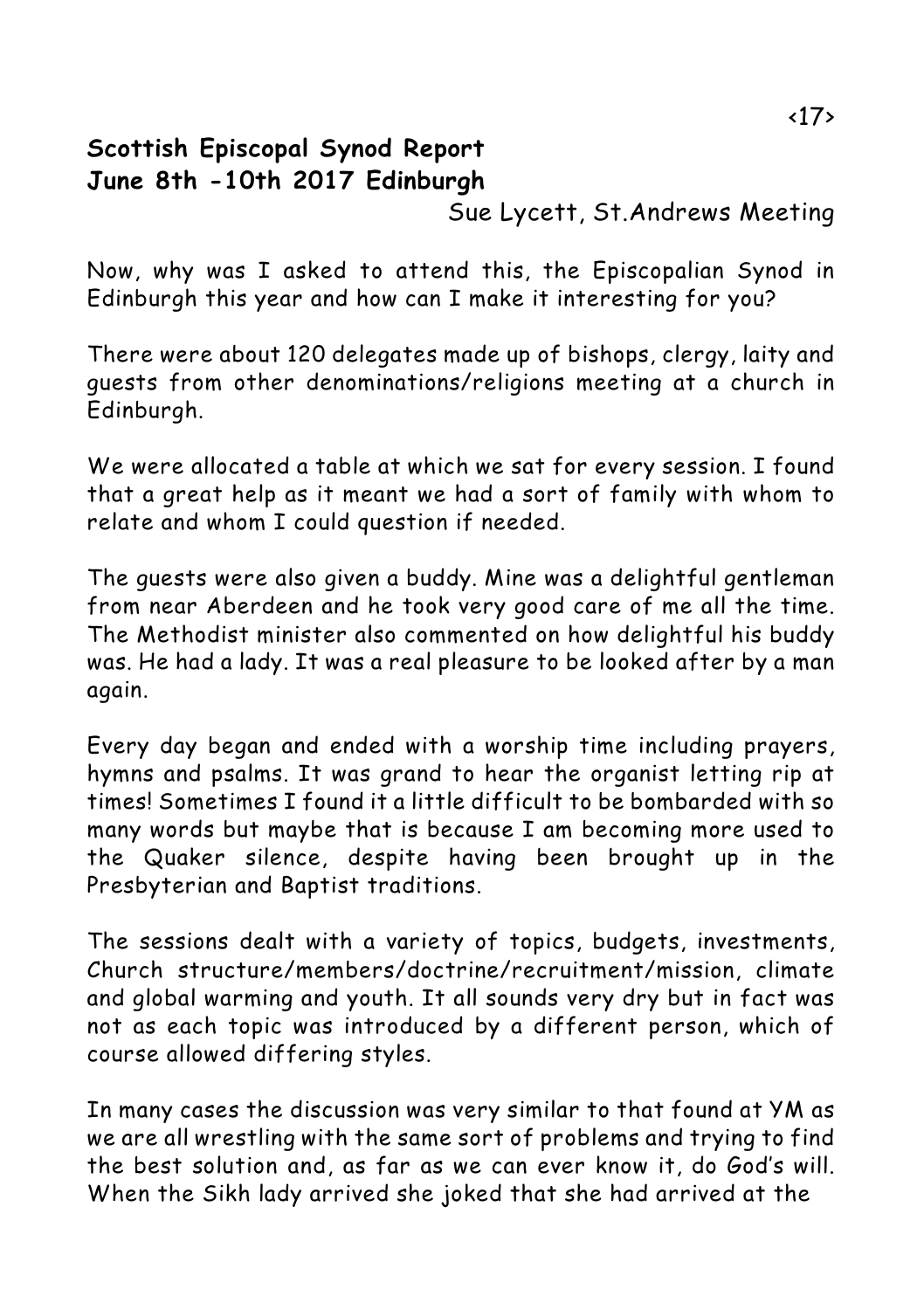#### Gudwara'a business meeting! She also greeted us as all children of God.

One of the most interesting sessions was that on same sex marriage to which about 25 people spoke. They of course had opposing views and used a variety of quotations from the Bible to add weight to their argument. The discussion was very courteous and considerate, organised in a very smooth way. Then there was a vote taken and there had to be a two/thirds majority for it to be accepted. As no doubt you heard on the news, it was accepted. Had I been clerking the meeting at that point I am sure I would not have let it pass as I did not feel that the house 'was of one mind'. Strange as it was only passed with 1 vote.

I did not feel it necessary to contribute to the discussions other than on our table but my buddy commented that he had learned a lot about the Quakers; more than he felt he would have done by reading. I DO hope that he learned the good things!

Sue Lycett

On June 27tth it was announced that the Episcopal Synod of the Scottish Episcopal Church elected Rt Rev Mark Strange, Bishop of Moray, Ross and Caithness as the new Primus to succeed Most Rev David Chillingworth. A card has been sent on behalf of GM to congratulate him and welcome him ecumenically to his new post.

Pamala McDougall, GM Representative Friend.

#### <18>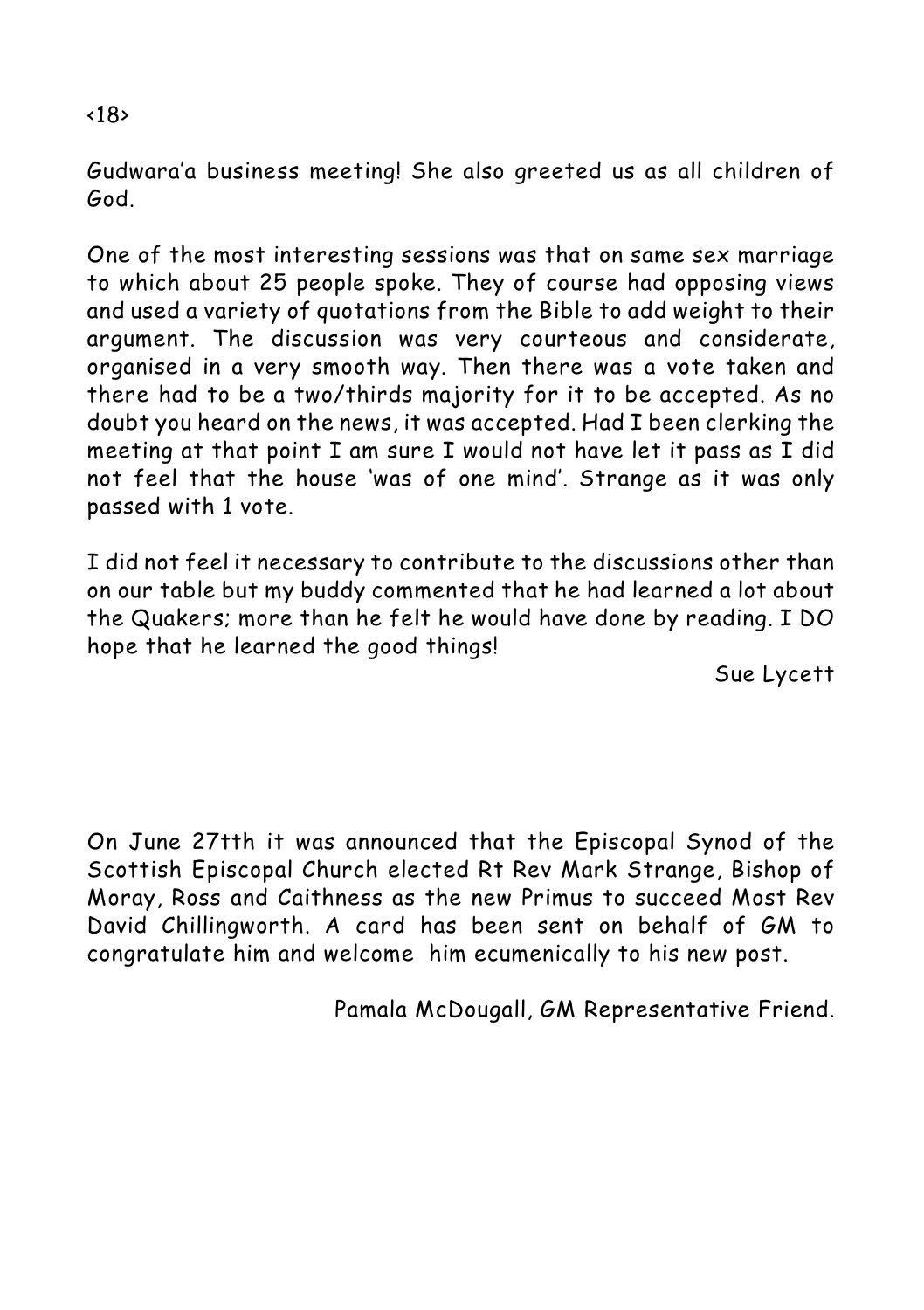#### **Annual Assembly <19> of the Congregational Federation of Scotland.**

Douglas Shaw, Lanark Meeting

This event was held in Larkhall in April, and I was a little apprehensive as this was my first time as an Ecumenical Representative, but when I arrived I received a very warm welcome.

The Congregational Federation of Scotland consists of those churches (around 30) who did not join the United Reformed Church of Scotland but stayed in their own group , and have a relationship with the National Federation in England. Interestingly Independent or Congregational Churches trace their history back to the early 17th Century, when religious toleration was not widespread;

Oliver Cromwell was probably in greatest sympathy with these kind of independent Christian communities.

The main business decision was to give the Council the authority to decide the contentious issue of their donation (£2 per head) to the National Federation based in Nottingham. There was much discussion on this issue and although heated at times a consensus was reached with no abstentions or No's. Very different from our Quaker business way, but I felt a coming together of all behind their decision.

Mission Reports and Ministry Reports followed next; it was suggested that churches should link up and work together and share stories, and take part in ecumenical activities where they existed.

There was a report from most churches, and very interesting report on Ecumenical Relations which I found particularly meaningful in its "call for God's help in discovering ways of supporting and encouraging church groups and denominations who have very different beliefs, ways of serving, different strengths and weaknesses." Also being a small denomination can make one feel inferior. There was a proposal to twin with Independent churches in Ireland and the URC in Scotland.

After lunch we all split into groups and discussed and filled out a questionaire on our spiritual gifts and what is service to God. The headings in the summary included evangelism, giving, teaching, leadership, prophecy, shepherding, mercy and service. I think this exercise would be of use to Friends with some amendments.

General impressions were of an Association of church communities who were seeking to be led by the spirit in all their activities, and very willing to engage with other denominations.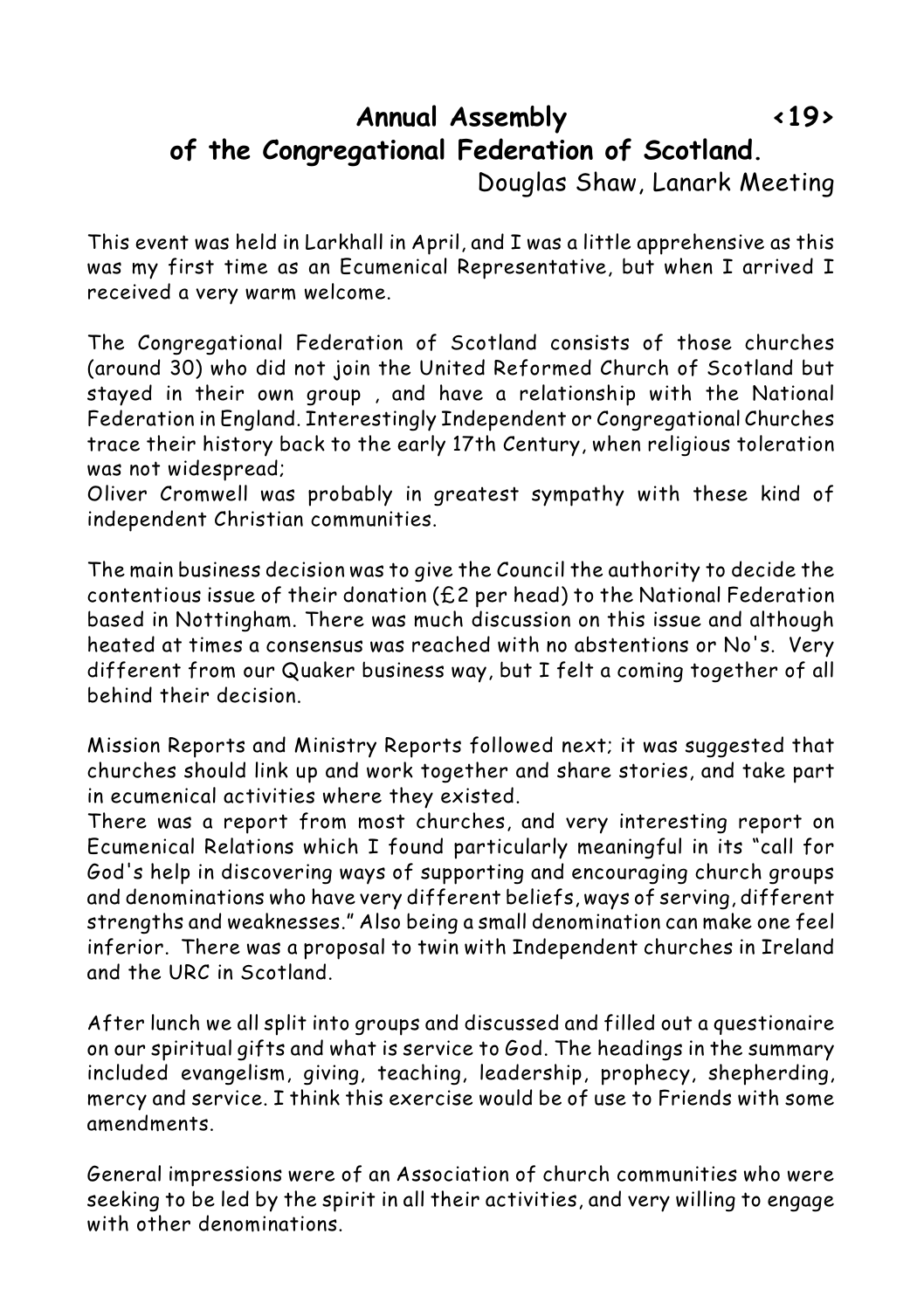#### $\langle 20 \rangle$ **Yearly Meeting Gathering 2017 in Warwick University** Jill Slee Blackadder

Quakers in large numbers have to be seen to be believed and Yearly Meeting gatherings are always spectacularly exciting, frustrating and exhausting. Friends of all ages, from nought to ninety plus, from all corners of the earth, not just the U.K. homed in this year on the Warwick University. The range of action groups, projects, concerns and art and craft skills that they were involved in were reflected on the two evenings of the Activity Fair is bewilderingly diverse.

The "What"s of Quakers included prisons, peace, justice, mental health, refugees, poverty, militarisation, torture, homelessness, drugs, alcohol, and were as diverse as the "Where"s; India, Bolivia, Madagascar, Zimbabwe, South Africa, Congo - and these are just a selection. If you add on poetry, music, song, dance, acrobatics, healing, and sustainability, it becomes virtually impossible to answer the question "what do Quakers do ?"

The daily programme of sessions takes a lot of time to take in and choose from. You need to get rapidly familiar with the venue lay-out, or you can easily get lost and end up arriving late, or in the wrong meeting altogether. An immense amount of preparation goes into the week and all of it deserves to be acknowledged and appreciated.

"But there is something warm and endearing about a space taken over by hundreds of Quakers" - at least, that's how I feel on arrival at Yearly Meeting Residentials. Cries of delighted recognition ring out on every side; there are hugs all round, and saving of chairs for friends, too much of which can make it a bit isolating for first timers and those coming alone.

The sentimental tone goes through several seismic shifts as the week gathers pace. By mid week, it turns into "Quakers look exhausted and wretched today," as if they are searching desperately for something or someone, but they can't remember who or what !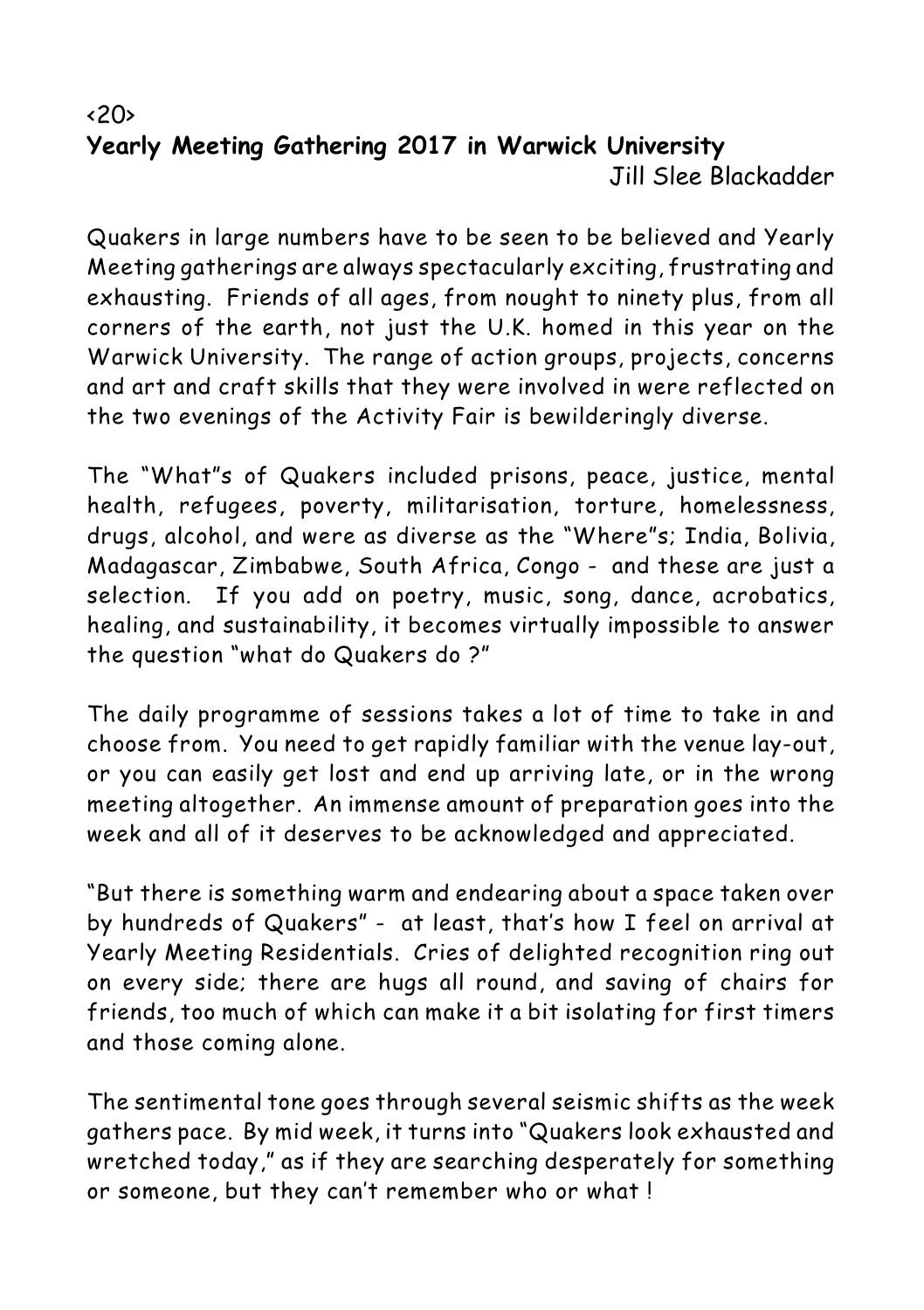But by the end of the week, by now familiar with the campus, united with friends, contacts and committee colleagues, the faces are exhilarated, animated and energised.

This time an extra effort had been made to remind us of the need for keeping a looking eye and a listening ear out for anyone who might be feeling a touch of the QYM blues. We had been invited to bring a gift or two; to offer a helping hand, or to accompany someone who had expressed a need. There was a great sense of caring and awareness everywhere, along with mobility scooters and special wheelchairs.

Quakers are unbelievably noisy when they get together. Maybe it's a way of making up for all that silence! They are a gloriously colourful lot too, but in very different ways. You can watch the passing hordes in long hair, cropped hair, purple, grey, green, red and brown hair; long beards, trimmed beards, bald, shaven, shaggy, pony tails and perms. Quakers hurry past in long skirts, baggy breeks, shorts, hats of all shapes and sizes, sensible sandals, high heels, rainbow jackets - - - - .

Outward appearances may vary between extremes, but there is no doubting the expressions on the hundreds of happy faces as the week reaches its last hours. Optimism, renewed enthusiasm, cheerfulness, were in somewhat short supply at the beginning, as Trump, Brexit and Militarisation clouded the general mood. But now Friends and visitors were heading home, maybe knackered, but refreshed and ready for action. Connections have been made, systems are all on "go" and cloth bags are bursting with materials ready to reinforce Quaker Meetings back home, support enquirers and enliven meetings for worship for months to come.

This was a warm, strengthening Y.M.G. and with hearts, heads, hands and feet in balance, most Friends departed better able to live out their lives, working with others in the world, with at least most of their dots and commas intact.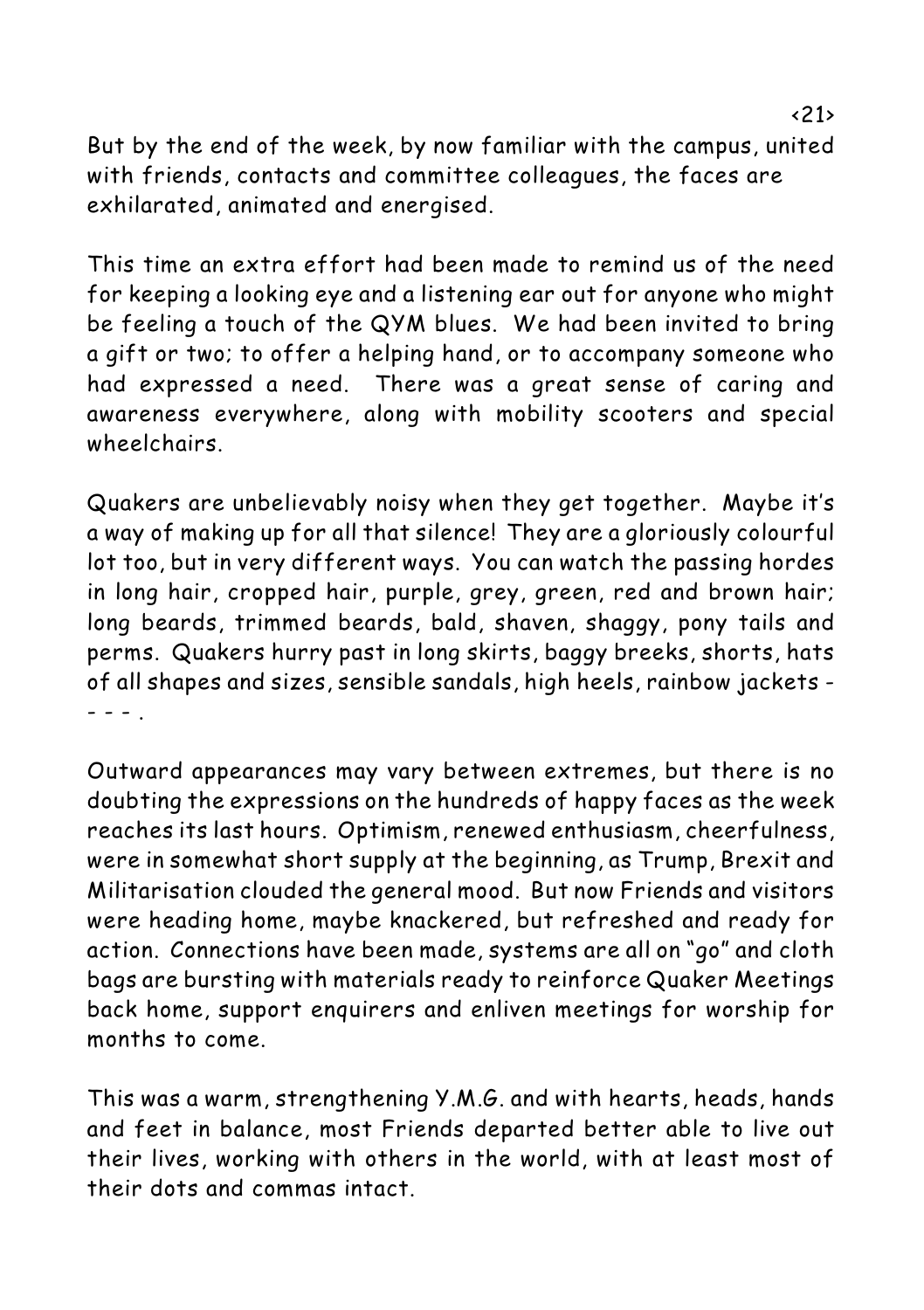#### **Belgium and Luxembourg Yearly Meeting 12-14 May 2017 "Quaker lives, personal lives- what can I say?"**

Marion Fairweather Glasgow meeting, BYM representative.

Belgium and Luxembourg YM was held in a peaceful youth hostel at Maldegem in the Flemish-speaking part of Belgium, half an hour away from Bruges, attended by 29 Friends and attenders.

One of the most striking parts of the week was planning the weekend using an "Open model of organisation". On the first night Friends were invited to offer to facilitate sessions in the weekend, the sessions on offer were very varied from exploring how best to reach out to the Flemish community, Quaker spirituality and the blues and the chance to watch the film "Shawn the Sheep".

The timetable for the weekend grew out of these sessions, with participants able to move sessions around the timetable to try and ensure that everyone was able to attend the sessions they were most interested in. This method had been tried at 2016 BLYM and had been a revelation allowing Friends to share their skills, interests and experiences and for everyone to have an input into the process, rather like in Meeting for workshop - everyone was able to have an active role in it.

While the main language of the event was English, there was a great deal of conversation in French and Dutch (or Flemish) and this became one of the themes of the weekend. Friends spoke of their concern that they have felt that they "ought" to speak in English in Meetings and that, to better welcome new attenders a greater effort needs to be made to use their native tongues and to encourage multi-lingual Meeting for worship.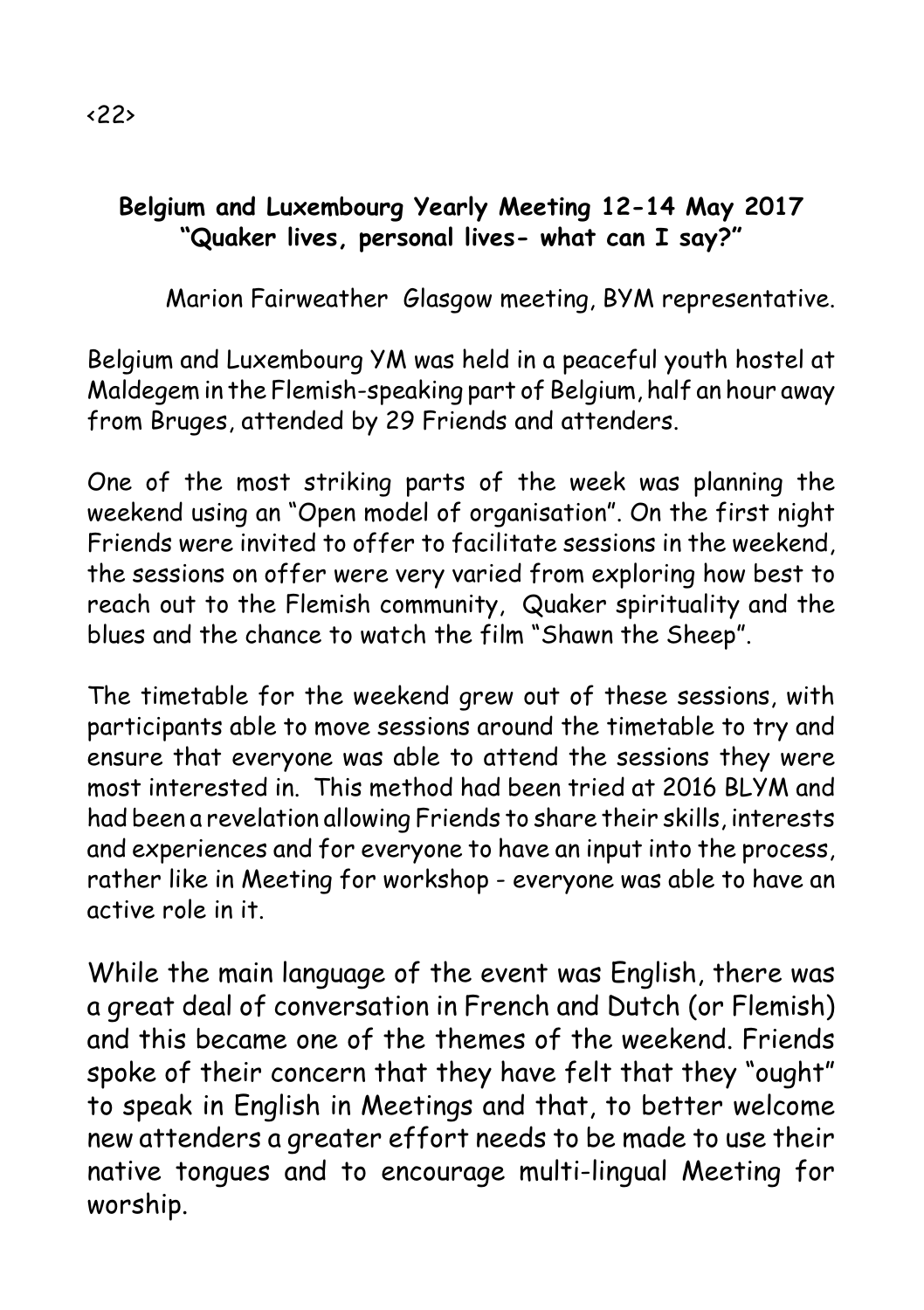BLYM are working with Friends in the Netherlands to develop Quaker Faith in Practice in Dutch and they also hope to develop it in French so that new Friends can read it in their mother tongue. Two Friends are getting married this summer and their wedding will be in French and English, allowing all their friends and family to feel a part and, if they are called to, give ministry, regardless of what is their first language.

Since I've been back I've swapped pizza recipes and given holiday tips for Friends visiting Scotland this summer. At the BLYM over meals, there was a lot of discussion around Brexit and the impact that it will have, particularly for Friends from the UK who are working in Brussels and are facing the uncertainty around whether they can continue to stay and work in Belgium. Friends were very touched by the letter of greetings from Meetings for Sufferings and the warm sentiment of fellowship and unity which it expressed, regardless of the outcome of last year's referendum. Over the course of the weekend I learned more about the on-going work for the Quaker Council for European Affairs (QCEA) and will be speaking on behalf of QCEA for the June special collection in Glasgow Meeting.

I felt very privileged to have been able to take part in what one Friend described as a "pearl" of an event, it felt particularly important that Friends reach across borders to each other and that bonds between yearly meetings are strengthened.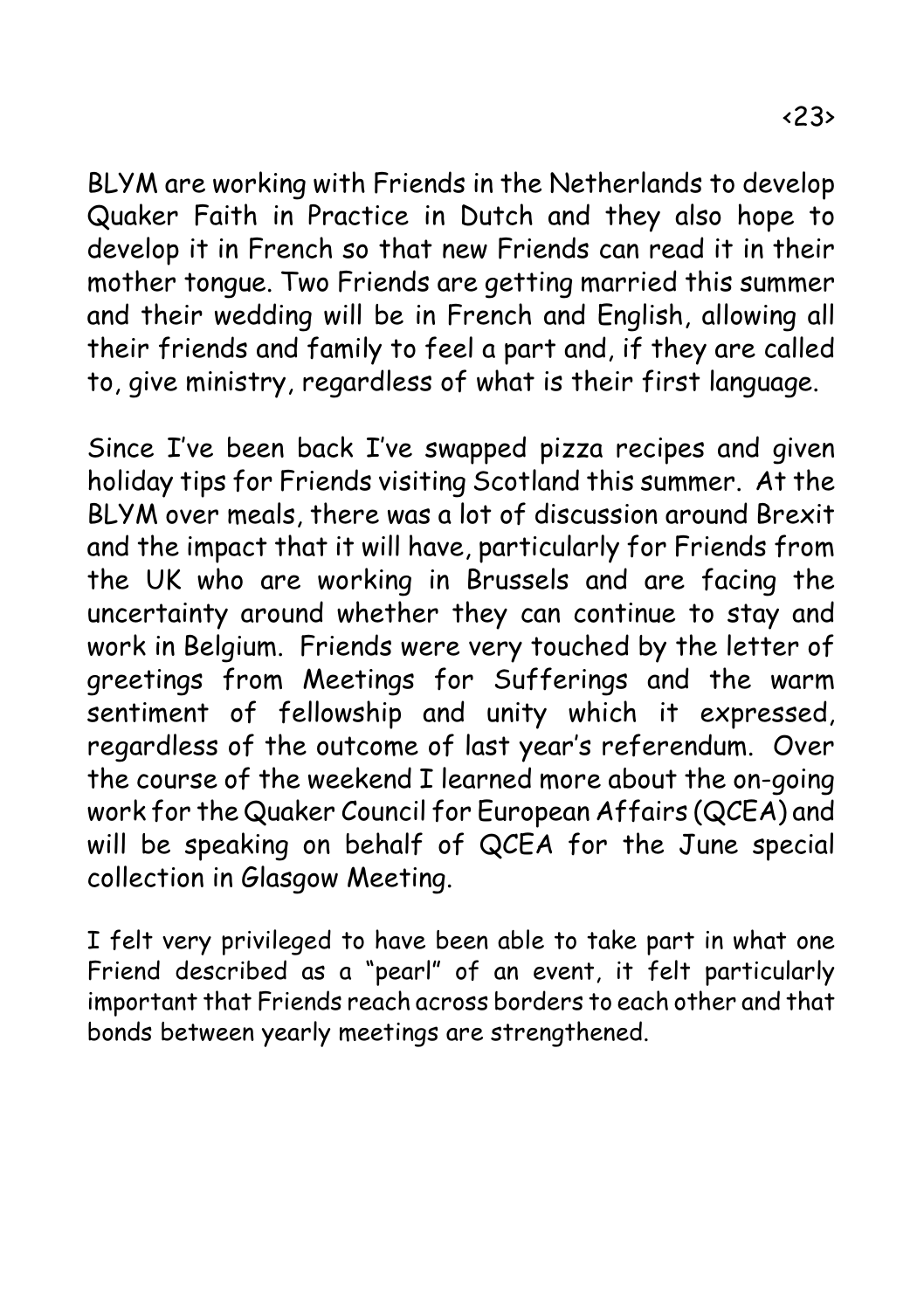#### **General Meeting for Scotland Glasgow 10 June, 2017**

Phil Lucas, East Lothian Meeting

We spent the morning responding to a minute from North Thames Area Meeting about gender identity and inclusiveness. Several members of the Scottish Quaker Gender and Sexual Diversity Community, some of whom, who gad about as a group and call themselves the Gallivanters, were present to share their experience with us. One of them, who had spent five years in a civil partnership, addressed the plenary session, which was at times emotionally charged. She told how much she valued the support of her local Quaker meeting down south during that partnership and through its break up. We are troubled by words and finding the right language. Identities are shaped through dialogue but words are moveable and don't have to concrete us in. 'It's all about otherness and the right to be oneself.'

We divided into groups using a variety of methods - discussion, worship-sharing, silence-based worship - as we helped each other address these sensitive issues. We were reminded that we all have elements of gender diversity within us and our minute reflected the openness, the discomfort and the challenge of this diversity. The session was clerked by Adwoa Bittle with great sensitivity. We appointed a small group to help our GM Committee decide how best to continue our consideration of diversity and inclusion at a future meeting.

Our afternoon session included, as well as regular housekeeping business, a brain-storming session, led by Joyce Taylor and Rosemary Hartill, on communication, using the helpful guidance of Britain Yearly Meeting's document 'Our Faith in the Future'.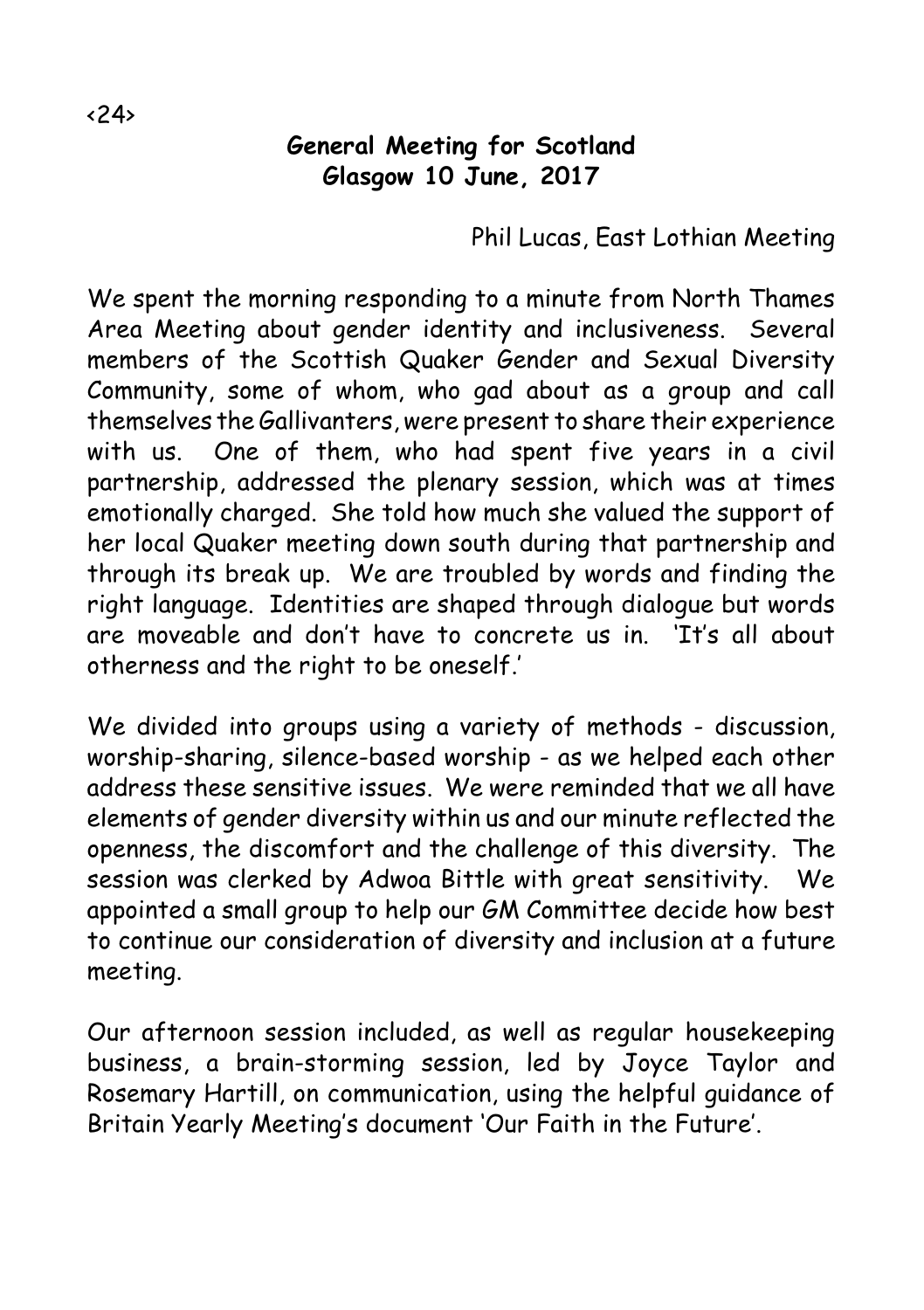How can we improve communication among ourselves? How can we better communicate to the outside world where we are, what we do and why we do it? How can we improve our website? How well are we adapting to the increased importance of social media, especially for the benefit of younger people? How does this all fit into our ongoing consideration of the role of General Meeting, which will be the main agenda item at our meeting in March 2018. There were many ideas and processes for us to take forward.

We concluded the day with a lively report from Mairi Campbell-Jack, our Parliamentary Engagement Officer, on the work she and her support group are doing. Our petition, presented jointly with ForcesWatch, on the military recruitment of children is still being taken forward by the Public Petitions Committee of the Scottish Parliament, who have taken it very seriously. They have requested and received a response from John Swinney and have been helped by the positive input of a Tory member who served as an officer in the Black Watch.

October's very successful symposium on working towards economic justice in Scottish society has been followed up by a smaller seminar of invited participants, including academics and politicians with special interest or expertise in this field. The Parliamentary Engagement Working Group (the re-named Parliamentary Liaison Function Group) will be exploring how best to follow this up at its next meeting. It will involve building on our links with other groups which share our interest and concern. General Meeting is proposing to use a generous legacy to help us work with Yearly Meeting to increase Mairi's hours to make the work she does even more effective.

This was an engaging and stimulating meeting and I was glad to be there.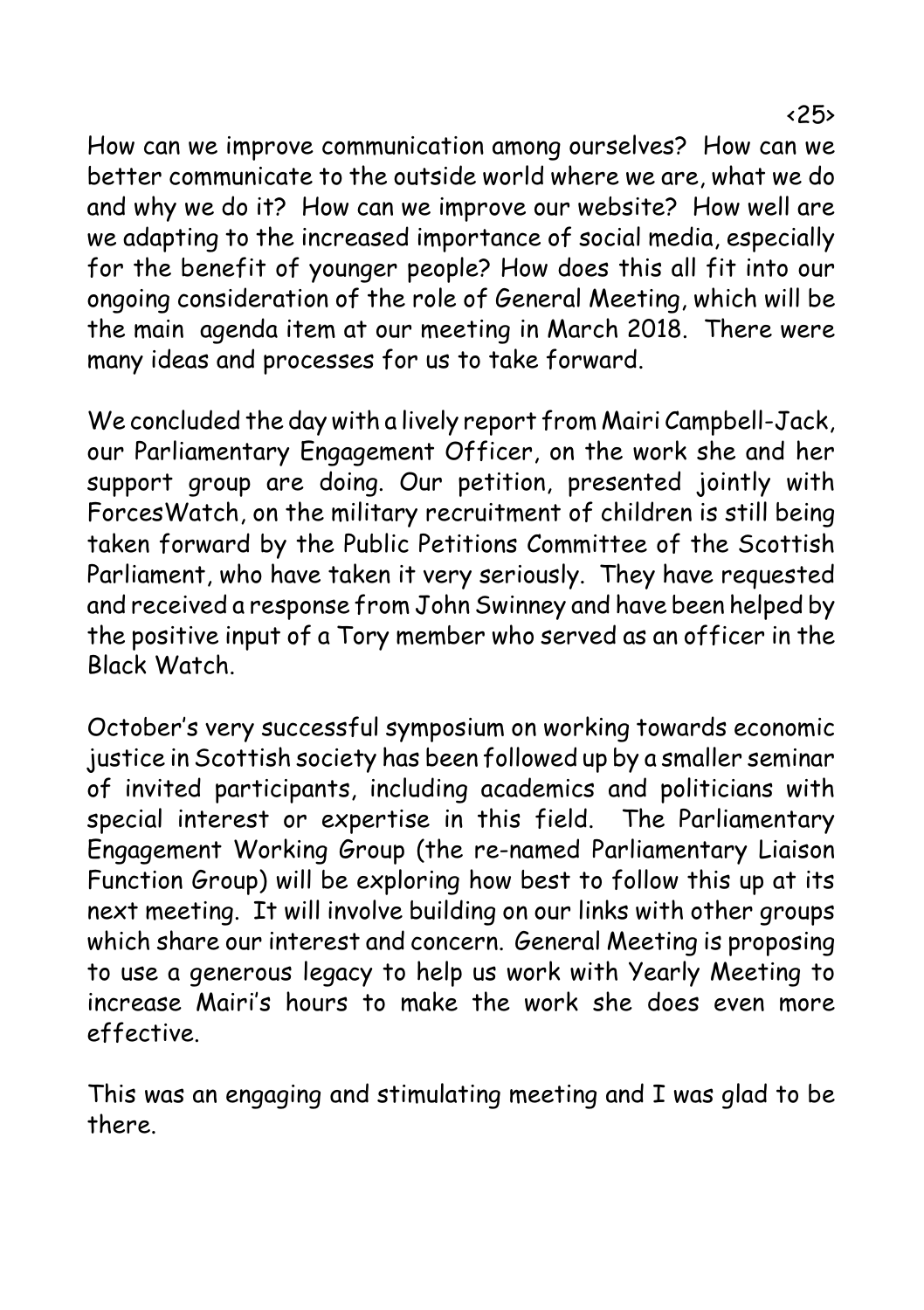## **Do you wish you had been at the symposium organised by our Parliamentary Engagement Working Group?**

Do you wish you had been able to hear **GEORGE LAKEY**

speak at Yearly Meeting Gathering?

# **". A DIVIDED BRITAIN: WHAT CAN WE LEARN FROM THE NORDICS?"**

George Lakey's newest book has a provocative answer October 7-9th 2017 (save the dates)

The good news is there are three opportunities coming in October for you to have another chance! American Quaker and author of Viking Economics George Lakey, is on a UK book tour sharing his thoughts and research on how Nordic civil societies mobilised and brought about a non-violent transformation in their economies and societies.

George will speak in Perth at the Subud Centre on 7th October, then at Glasgow Quaker Meeting House on 8th October, and finally in Edinburgh on 9th October at Edinburgh Quaker Meeting House.

Please **save the dates** and **spread the word**!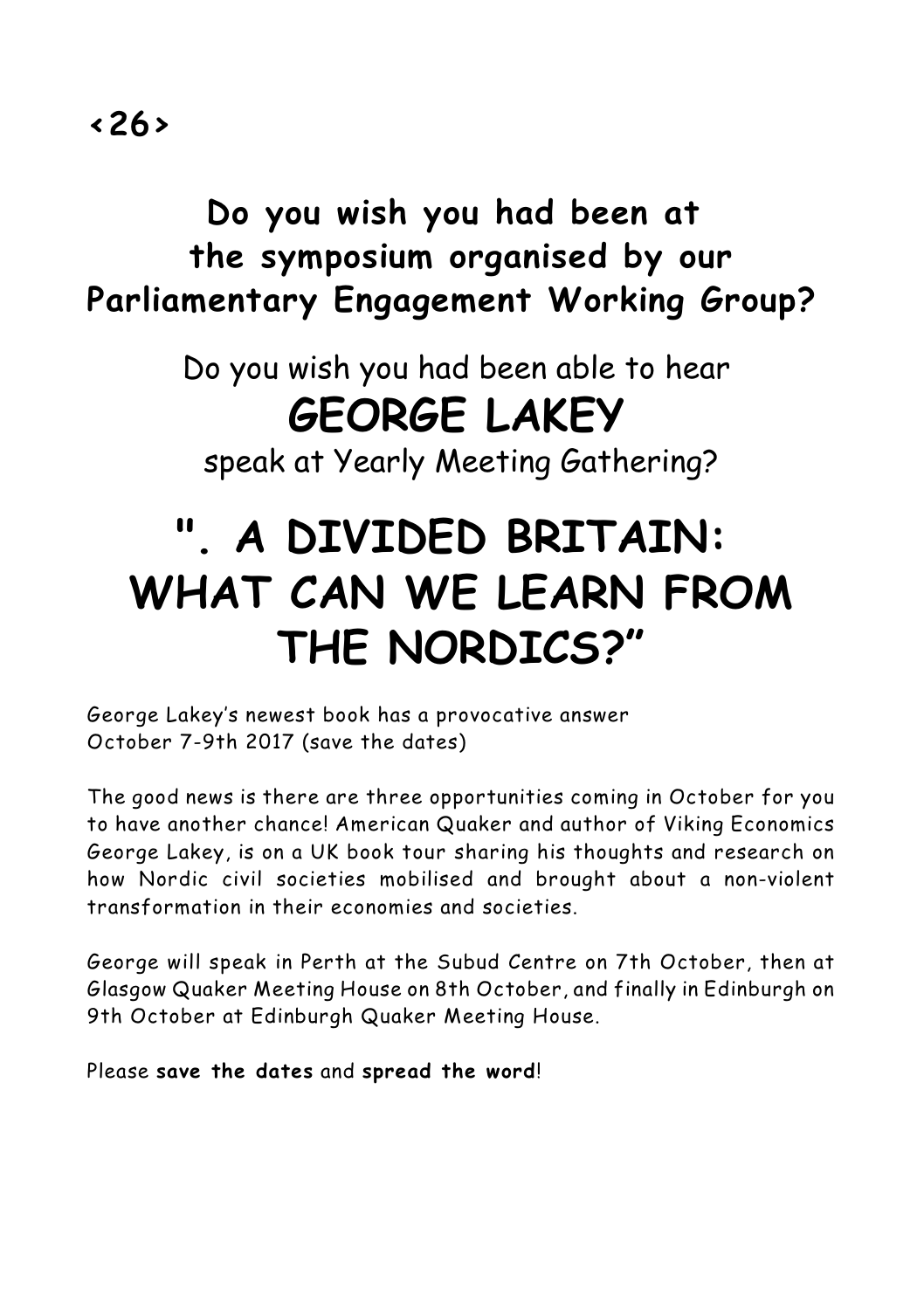#### **Directions to Bell Street Car Park in Dundee**

I will assume that you are approaching Dundee from the West - A90

 As you approach the first roundabout on the edge of the city, pull over into the right lane so that you can drive along the river to the city centre. (A85)

 Pull over into the right hand lane as you come under the rail bridge past Tesco so that you can head east for Broughty Ferry and Aberdeen. (A991) - ( a bit of a slalom course round Riverside Roooundabout)

 Once you have passed the ramps off the road bridge move over into the left hand lane so that you can turn left (still A991 - E Marketgait) after the Holiday Inn Express at Arnold Clark's Vauxhall garage.

Take the second exit up the hill into a tunnel at the next roundabout.

 As you emerge from the tunnel (still A991) go straight on at the next roundabout and the entry ramp to the Bell Street Car Park will be on the left in perhaps a few hundred yards. It's an ugly and expensive multi-storey car park

Bell Street Car Park 0-2 hours £4.60 4-6 hours £6.60 6-10 hours £8.70

You need to exit on foot onto West Bell Street and Abertay University. Head left to Constitution Road, turn right for one block then right along Ward Road to the red sandstone Baptist Church and its modern halls (On the map which can be accessed via the link below the marker is on the wrong side of Ward Road)

[https://www.google.co.uk/maps/@56.4624177,-2.9749534,18z?hl=en](mailto:https://www.google.co.uk/maps/@56.4624177,-2.9749534,18z?hl=en)